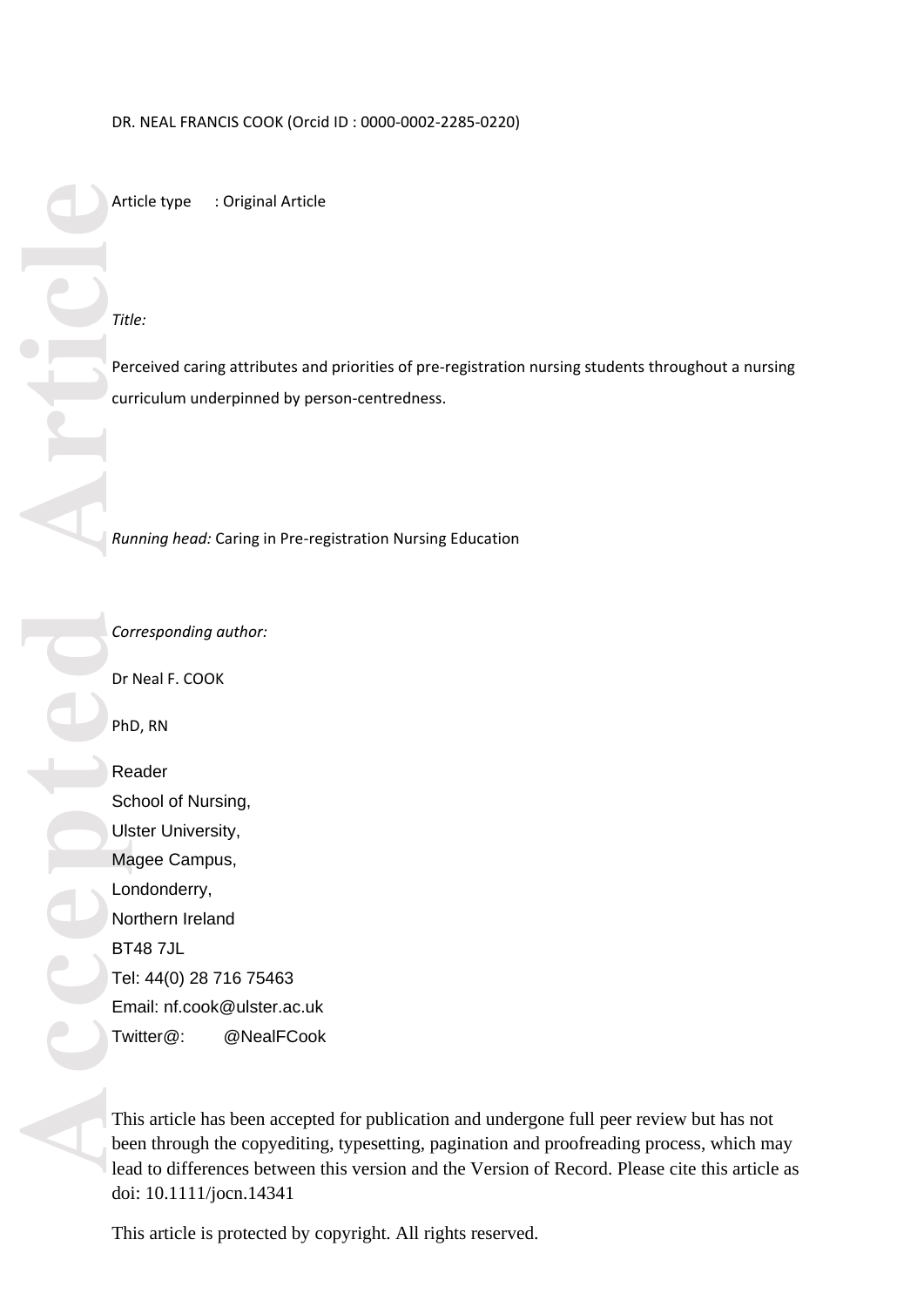## Professor Tanya MCCANCE

PhD, RN

Mona Grey Professor of Nursing

**Accepted Article Article Article Article Property Article Property Article Property Article Property Article Property Article Property Article Property Article Property Article Property Article Property Article Pr** School of Nursing, Ulster University, Jordanstown, Northern Ireland BT37 0QB Tel: 44(0) 28 9036 6450 Email: tv.mccance@ulster.ac.uk

## Professor Brendan MCCORMACK

PhD, RN

Head of Division of Nursing

Nursing

Queen Margaret University

Queen Margaret University Drive

Musselburgh

Scotland

## EH21 6UU

Tel: 44(0) 131 474 0000 Email: BMcCormack@qmu.ac.uk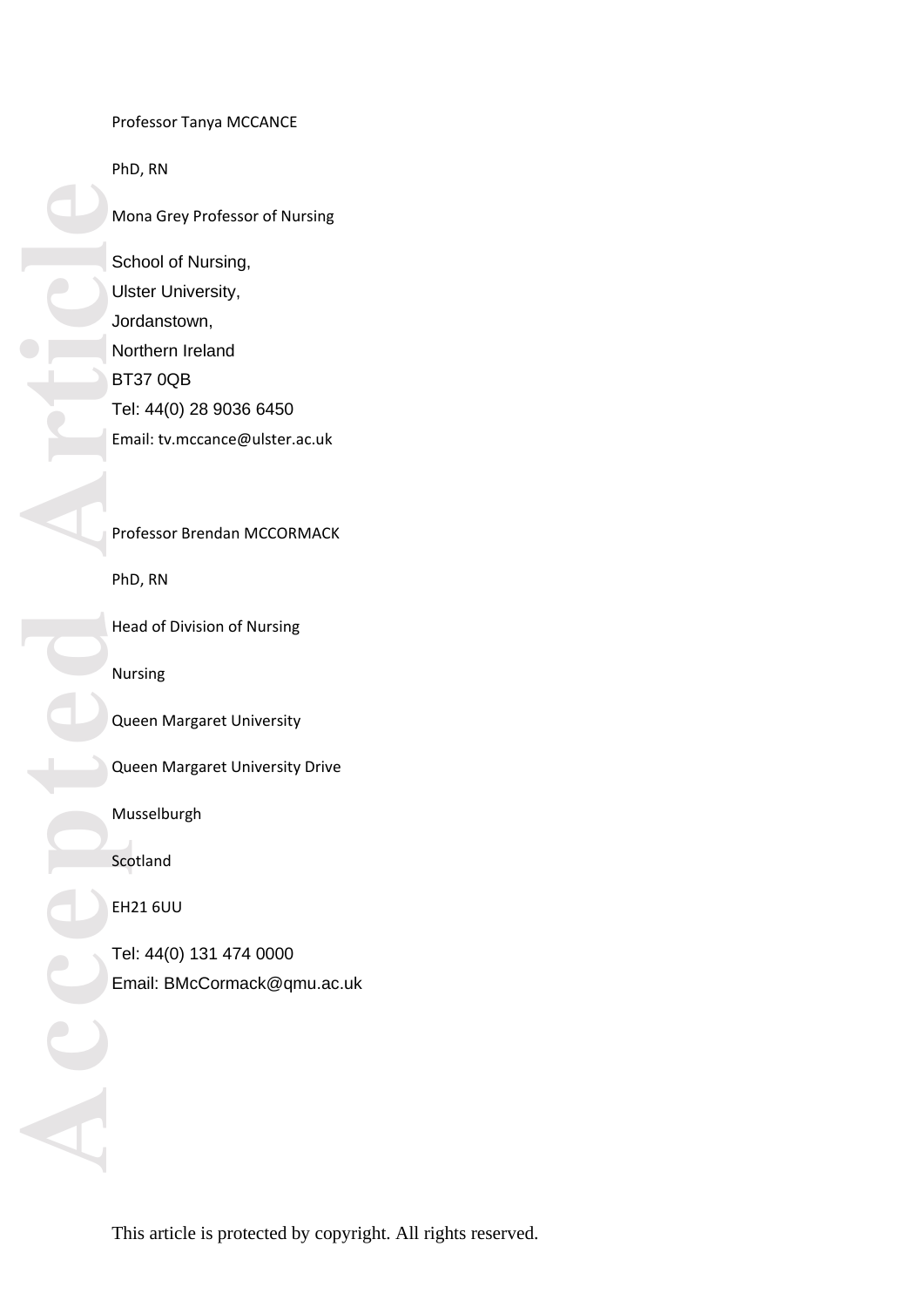PhD, RN

Professor of Nursing and Intellectual Disabilities

School of Nursing, Ulster University, Magee Campus, Londonderry, Northern Ireland BT48 7JL Tel: 44(0) 28 716 75141 Email: o.barr@ulster.ac.uk

## Dr Paul SLATER

PhD

Lecturer in Statistics

School of Nursing, Ulster University, Jordanstown, Northern Ireland BT37 0QB Tel: 44(0) 28 9036 8400 Email: pf.slater@ulster.ac.uk

## **Conflict of Interest statement**

No conflict of interest has been declared by the authors.

## **Funding Statement**

This research received no specific grant from any funding agency in the public, commercial, or not for -profit sectors.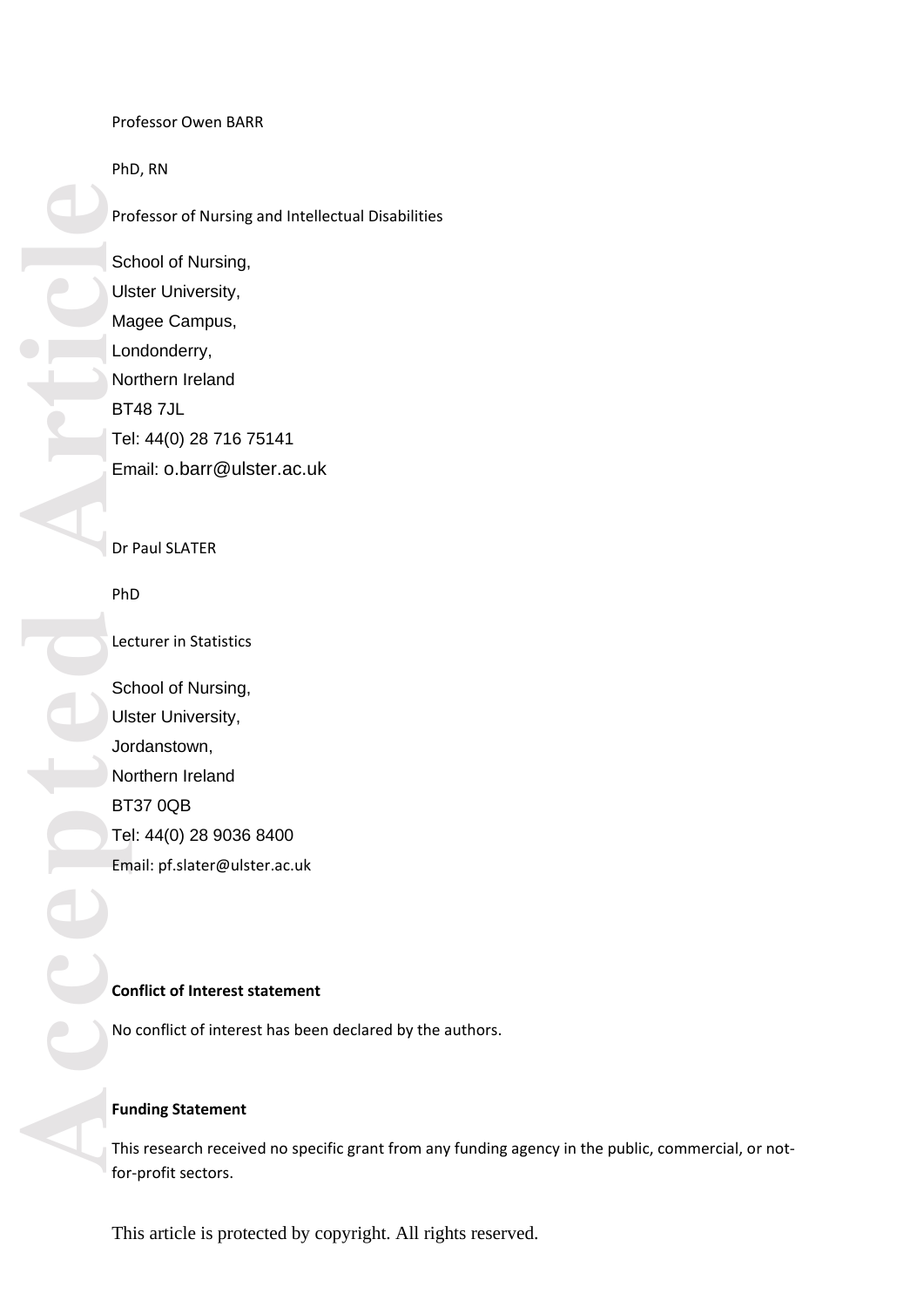This paper explores pre -registration nursing students' caring attributes development through a person -centred focused curriculum.

#### **Background**

Developing caring attributes in student nurses to the point of registration has historically been challenging. Globally, curricula have not yet demonstrated the ability to sustain and develop caring attributes in this population, despite its centrality to practice.

#### **Design and Methods**

**Accepted Article**<br> **Article**<br> **Article**<br> **Article**<br> **Article**<br> **Article**<br> **Article**<br> **Article**<br> **Article**<br> **Article**<br> **Article**<br> **Article**<br> **Article**<br> **Article**<br> **Article**<br> **Article** This longitudinal cohort study tracked how university pre -registration nursing students (N = 212) developed their caring attributes over the three years of their programme using repeated measures at the end of each year with the same cohort. The Caring Dimensions Inventory (35 item version with 25 caring items under three constructs (technical, intimacy and supporting) and 10 inappropriate or unnecessary construct items) was used and data analysed using Mokken Scaling Analysis to create a hierarchy of actions that students deemed as caring. Repeated measures of analysis of variance enabled evaluation of changes in responses over time.

### **Results**

Students developed their caring attributes throughout their programme, ranking 22 out of 25 as caring (with statistical significance) at the end of year one, 18 at the end of year two and all 25 caring items at the end of their final year. No unnecessary or inappropriate construct items were ranked as caring at any data collection point. Participants consistently ranked assisting a person with an activity of living, listening to a patient, and involving them in their care as the most caring actions.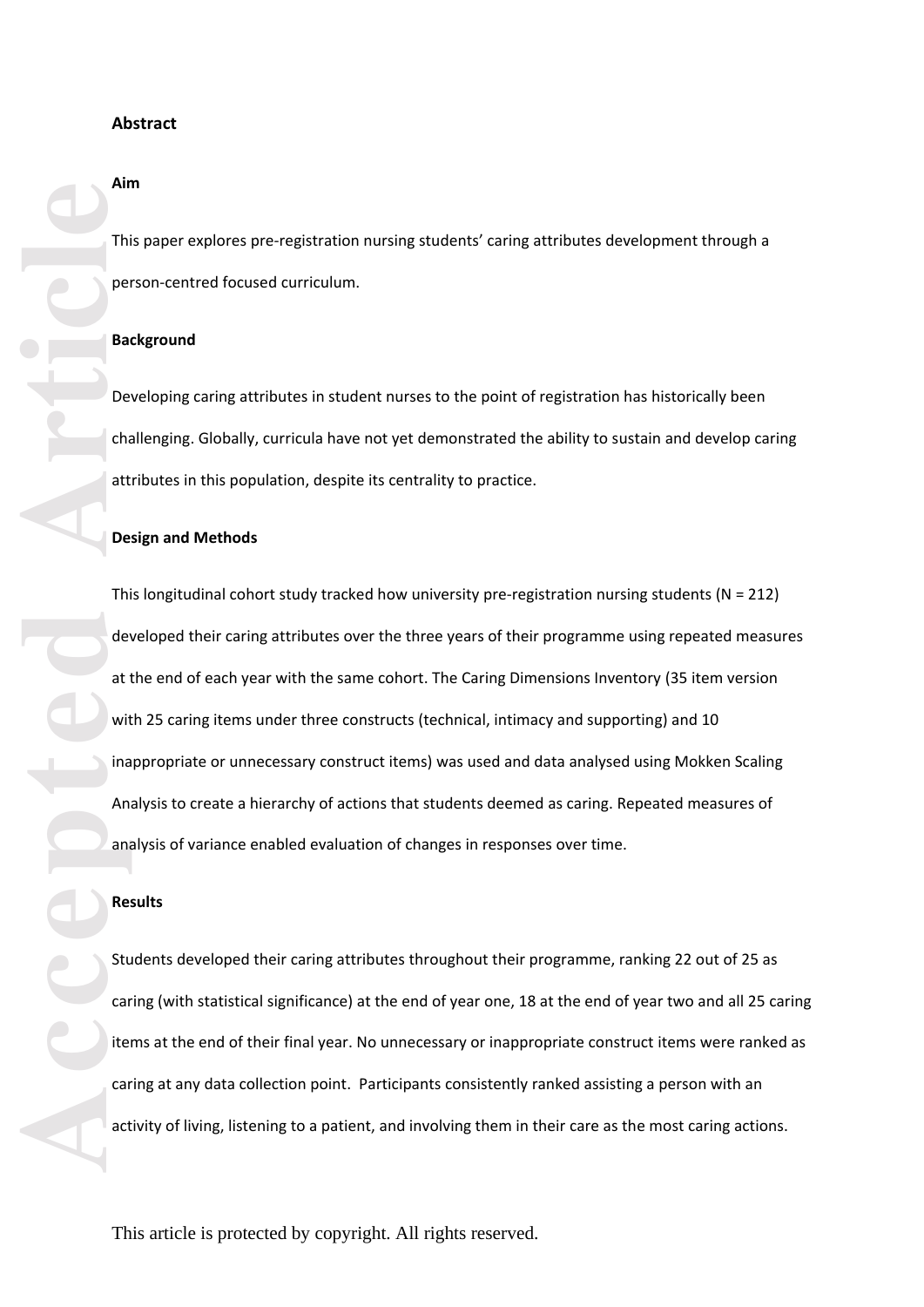### **Conclusion**

**ACCEPTED ARE**<br> **ARCCEPTED ARE**<br> **ARCCEPTED ARCCEPTED RE** This study found caring attributes can not only be sustained , but developed throughout a pre registration nursing education programme grounded in person -centredness .

#### **Relevance to clinical practice**

- Internationally, caring attributes are challenging to develop and sustain throughout preregistration education, largely being diminished over time.
- $\bullet$ Little published evidence evidences how person -centred frameworks are successfully integrated into pre -registration nursing curricula to develop person -centred nurses.

### **Keywords.**

Caring

Caring Dimensions Inventory

Mokken Scaling Analysis

Person -centred practice

Pre -registration nurse education

### **How should the findings be used to influence policy/practice/research/education?**

 The results of this study should inform the development of pre-registration nursing curricula by Higher Education Institutes and practice partners striving to promote caring attributes and the values of person -centredness.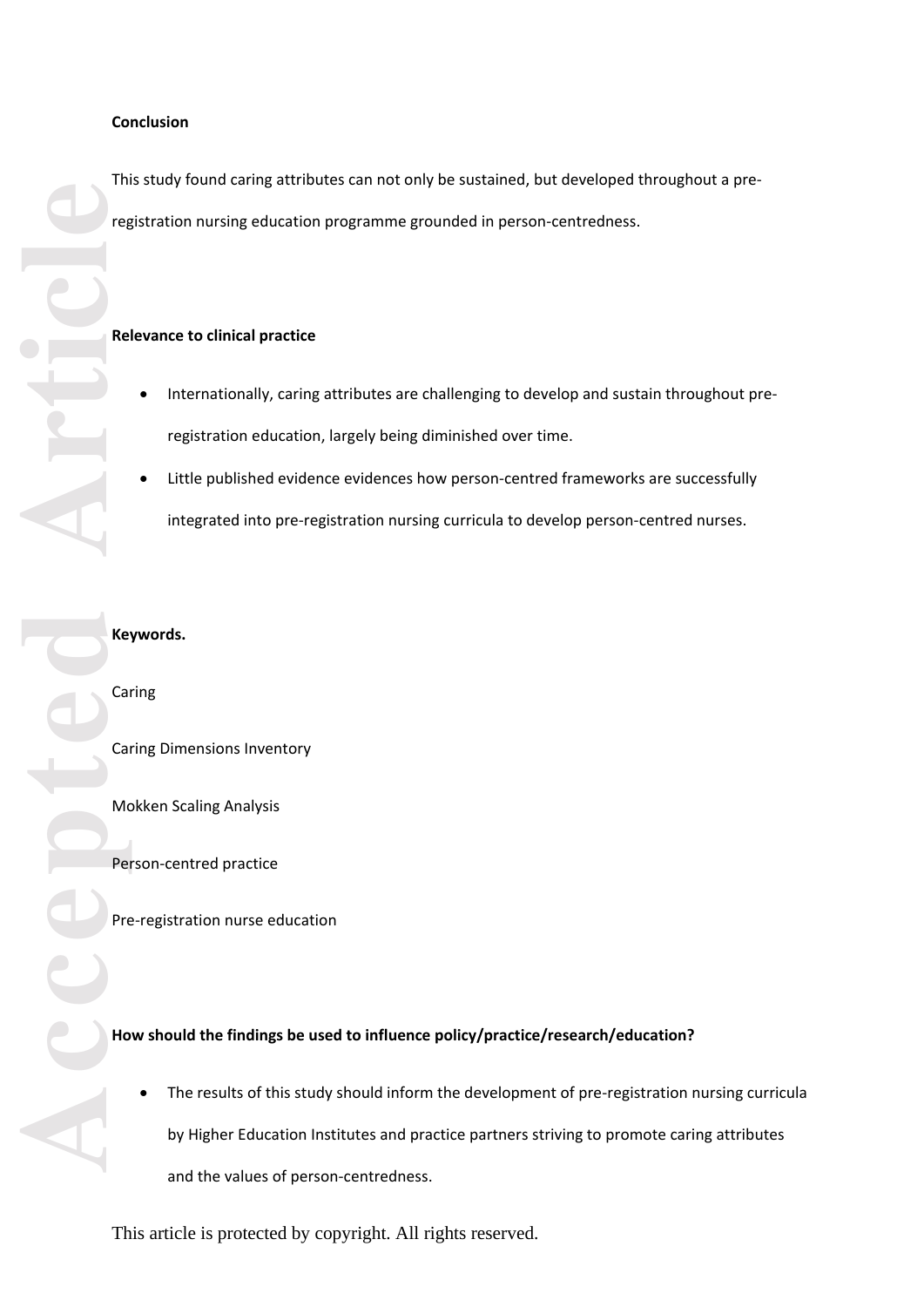- professional values through highlighting in their standards that practice models promoting person -centredness can translate effectively to educational curricula.
- Studies that track how caring attributes are held over time after initial registration are necessary to determine how they are sustained in practice.

## **INTRODUCTION**

• Findings of the study should influence national regulators seeking to promote core<br>protessional values through highlighting in their standards that practicle models pre<br>person-centredness can translate effectively to edu Person -centredness has become a central concept for healthcare practice internationally (Edvardsson *et al.* 2010; McCance *et al.* 2013), rendering it an approach to practice that must be considered by nurse educators, particularly when it can improve experiences of care and outcomes. Globally, nursing education has been challenged with developing and sustaining caring attributes in pre -registration nursing student (Murphy *et al.* 2009; Loke *et al.* 2015; Phillips *et al.* 2015; Arreciado Maranon and Isla Pera 2017), despite caring and person -centredness being at the core of nursing practice. This paper will consider how caring attributes, as a component of person -centredness, are held or lost in a cohort of nursing students over the duration of a pre -registration curriculum using the Person -Centred Nursing Framework (PCNF ) (McCormack and McCance 2010) as its educational framework. In doing so, this paper will also isolate what nursing actions pre -registration nursing students rank as most caring at the end of each year of their three -year programme.

#### **BACKGROUND**

### **Caring in Pre -Registration Nursing Education**

The retention and development of caring attributes in nursing has long been researched in pursuit of what Lord Willis (Health Education England (HEE ) 2015) identified as a necessity if nursing graduates are to meet the challenges of current and future healthcare provision within a person -centred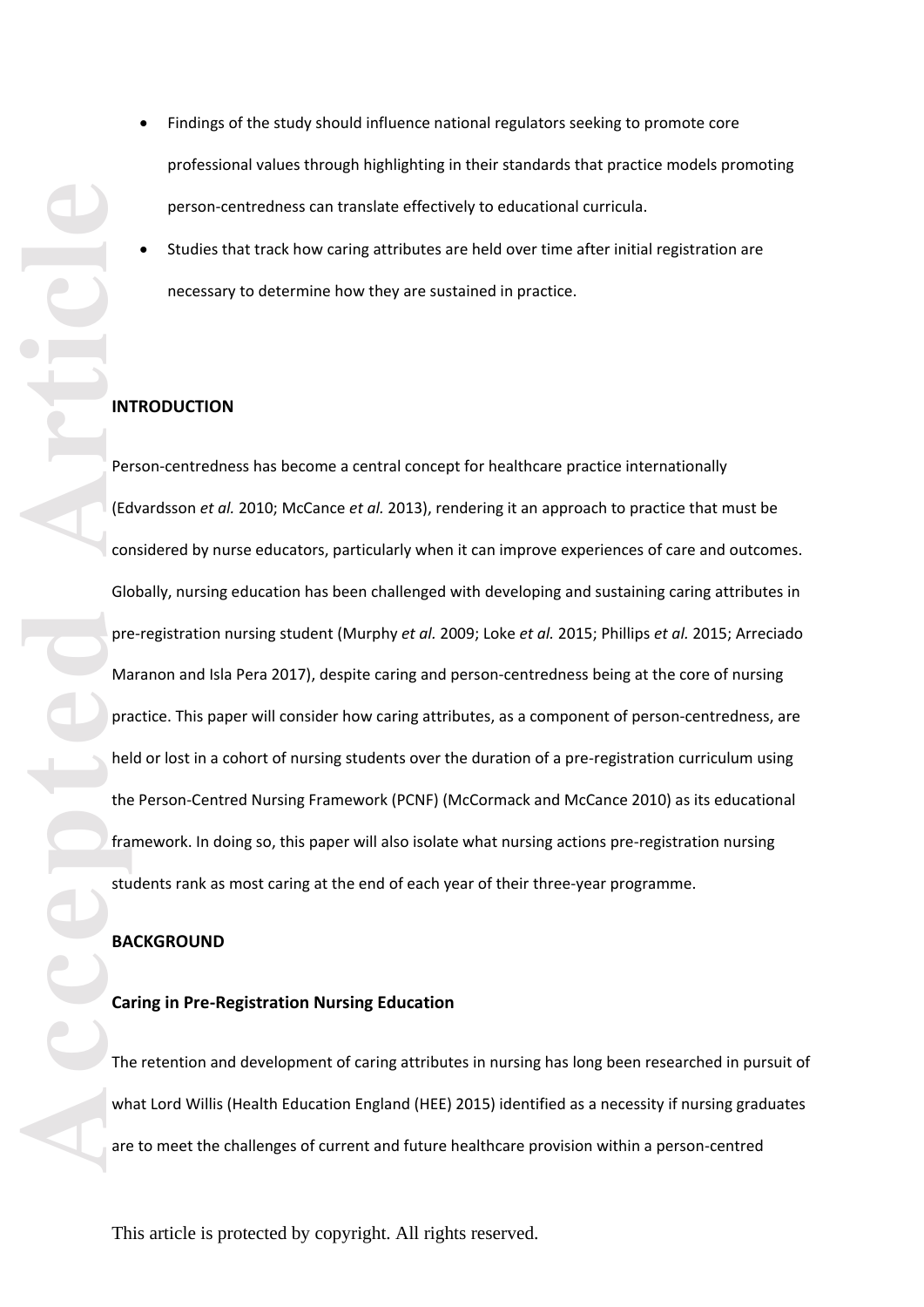**Accepted Article**<br> **Accepted Article**<br> **Article**<br> **Article**<br> **Article**<br> **Article**<br> **Article**<br> **Article**<br> **Article**<br> **Article**<br> **Article**<br> **Article**<br> **Article**<br> **Article**<br> **Article** context. The Willis Commission (Royal College of Nursing (RCN ) 2012) and Francis (2013) support this position, highlighting the need for nurses to hold values and attributes conducive to compassionate, safe care, but also to live these out in their actions. The current evidence -base on the presence and retention of such values in nursing education support Francis' view that this is a challenge. Indeed, this is also reflected internationally with one Spanish study identifying that student nurses about to enter their profession interpreted caring as a low value activity that can be delegated to others (Arreciado Maranon and Isla Pera 2017). This was despite these newly qualified nurses seeing care at the core of nursing. Francis' position has been further reinforced by Berwick (2013), Keogh (2013) and Bubb (2014). Other evidence supports this position: Benson *et al.* (2012) determined that Canadian pre -registration nursing students developed their concepts of caring over the first and second year of their education, but had no significant change in their third year. While the development of the students' concepts of caring is positive, all concepts of caring on the Caring Dimensions Inventory (CDI -35) (instrument used to measure caring attributes) were not ranked as caring by the students at any point, illustrating they still had further to go (according to the CDI -35) (Watson *et al.* 1999). The students' experiences of learning in practice were highlighted as a significant factor in influencing their development in this regard. Watson *et al.'s* (1999) study, using the same tool in the UK, echoed Benson's findings , but stopped at Year 2 and did not detail the extent of ranking of caring items at the point of registration, leaving an incomplete picture.

A more worrying trend is found in other studies. While most studies show that students largely begin their programmes with values and aspirations that represent caring, compassion and person centredness (Currie *et al.* 2015; Phillips *et al.*2015; Loke *et al.* 2015), some studies show that these are diluted/reduced over time. Loke *et al.* (2015), in a robust, cross sectional study of student nurses in Singapore, found a statistically significant reduction in the overall level of caring behaviour from first (n = 240) to final year (n = 417). This was also reflected in Murphy *et al.*'s (2009) UK study with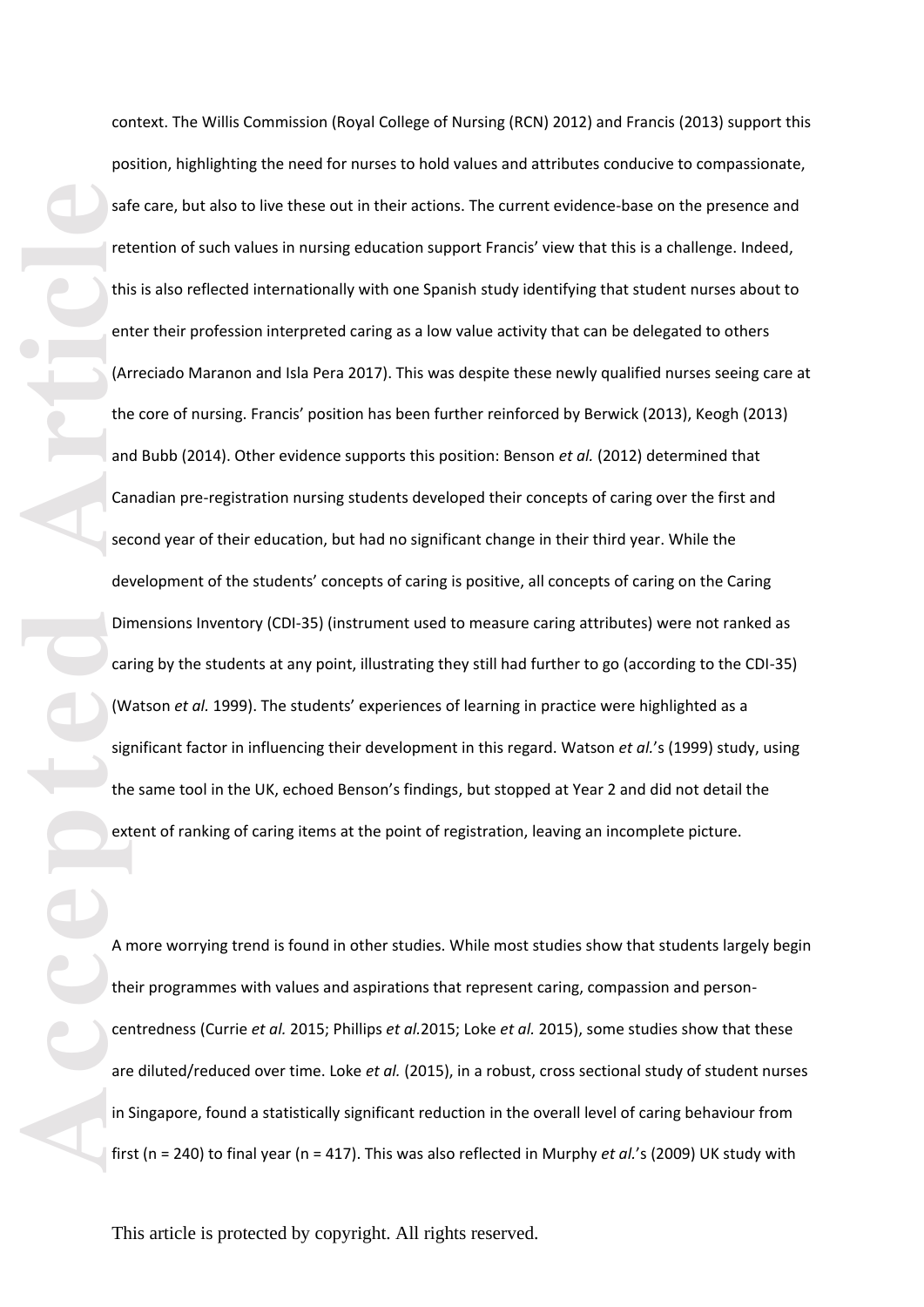with the fact that the cert evil Fra cert evil Fra for lea oft number at the fact that off number of the act of the metal off number of the metal off number of the metal off number of the metal off number of the metal off two cohorts of nursing students (n = 84, 94) and this dilution is attributed to the practice learning experiences of students. Similarly, in its early stages, Phillips et al.'s (2015) also echoes these findings with first year nursing students in the UK. In contrast, Tuckett (2015) determined that values held at the point of entry can be sustained to the point of registration, regardless of the socio -cultural factors that student's experience. Tuckett's research supports the views of O'Donnell *et al.* (2017) in that Tuckett's results identified that problem solving and challenging learning environments were central to such retention of values, particularly when they could make positive contributions. Such evidence is central to addressing the issues identified by the Willis Commission (RCN 2012) and Francis (2013), but also requires further evidence to illuminate the fuller picture of the factors that form such a transformational experience. In particular attention needs to focus on the practice learning element of programmes when this component of the educational experience appears to often be the dilutional factor. It is clear from the literature that this is an international challenge for nursing and one which led to this study to explore pre -registration nursing students' caring attributes development through a person -centred focused curriculum.

## **Person -Centredness and Nursing Education**

McCormack et al. (2006) identified that person-centredness is concerned with professionals and people (patients, families and communities) coming together in a therapeutic alliance grounded in shared values and knowledge, located in a reciprocal relationship. Central to person -centredness is caring, with a plethora of studies identified by McCormack *et al.* (2006) illustrating the synergy between the two. While person-centredness has gained traction in practice in terms of positively influencing the quality and outcomes of care, its translation to nurse education is less evident (O'Donnell *et al.* 2017). The PCNF (McCormack and McCance 2010) synergises the conflict between vocational and skills ideologies with the critical thinker practising collaboratively from a values base ; therefore, such a framework holds the potential to do the same within nurse education. While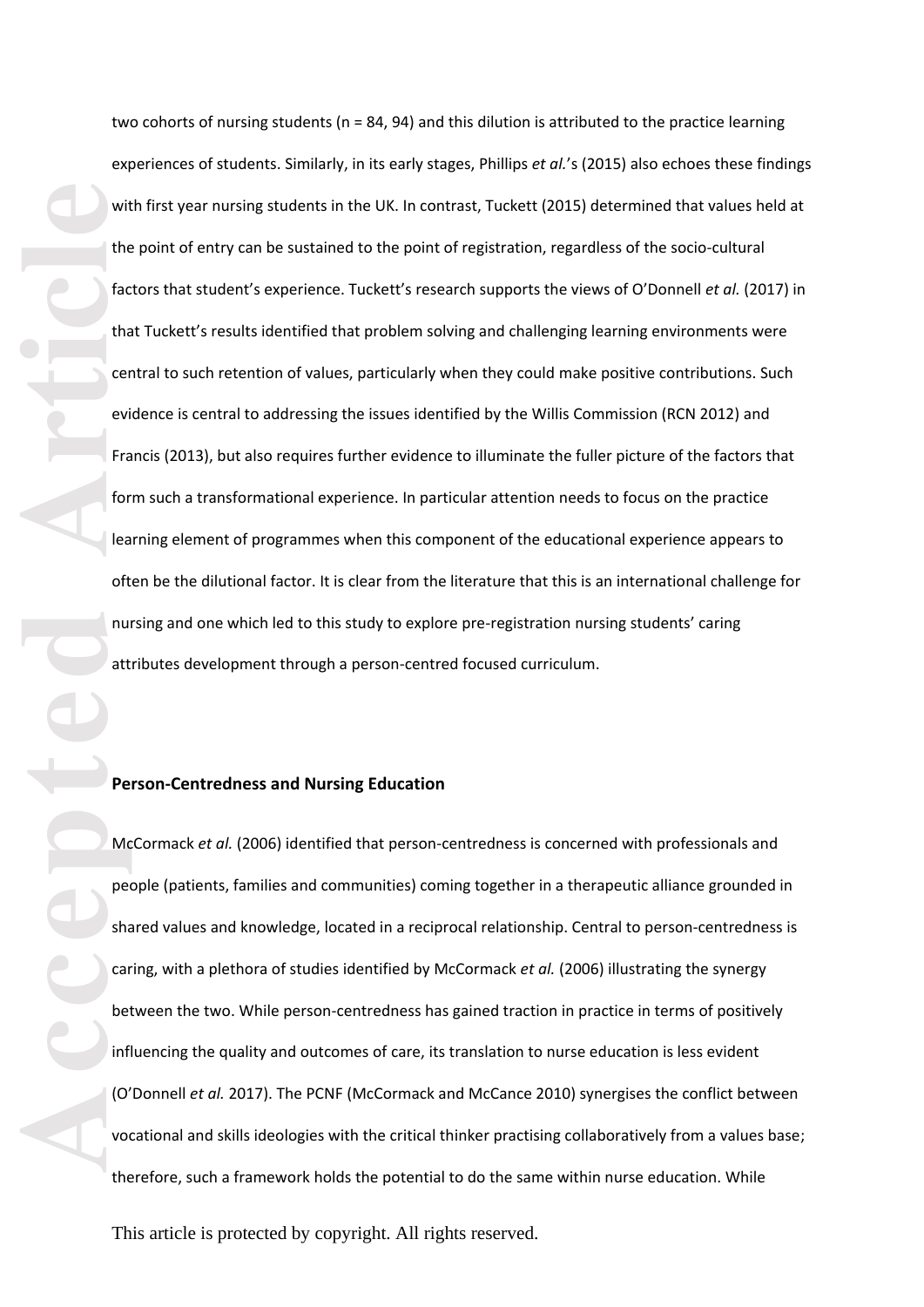caring has become a political focus in recent years because of a variety of high profile systems failures (RCN 2012, Francis 2013), the many studies researching caring and its attributes in student nurses and their journey to registration have not resulted in an evident cohesive educational philosophy for pre -registration nursing standards focused on personhood.

In reviewing the place of person-centredness within nursing curricula, O'Donnell et al. (2017) found that the operationalisation of person-centredness within curricula, largely has not occurred in curriculum development and delivery. This is despite the concept and terminology being widely used in the literature. The focus on the components of nursing, rather than on an integrated blend of the science and art of nursing for the purpose of caring holistically, tended to dominate and led to a sense of dissatisfaction and failing to achieve the potential of nursing education. This is echoed by O'Connell *et al.* (2014) and it is not clear whether future national regulators will take cognisance of this in any country.

**Accepted Article**<br> **Article**<br> **Article**<br> **Article**<br> **Article**<br> **Article**<br> **Article**<br> **Article**<br> **Article**<br> **Article**<br> **Article**<br> **Article**<br> **Article**<br> **Article**<br> **Article**<br> **Article**<br> **Article**<br> **Article**<br> **Article**<br> **A** The PCNF (McCormack and McCance 2010) places people at the centre of care, recognising that the nurse -person relationship does not exist in a microcosm, but that effective practice is a cultural, social and relational phenomenon with influencing factors that are interdependent on each other. While the PCNF is not an educational framework, no person -centred educational framework currently exists. If practice and nursing education are to be aligned, it could be argued that the underpinning framework for both should be synergistically aligned. No previous curricula have been identified that have applied such a framework to curriculum design, culture and delivery and yet this could arguably be a route to the ontological translation identified as necessary by O'Donnell *et al.* (2017). Indeed, as a precursor to this study, O'Donnell *et al.* conveyed how such an approach was applied to the pre-registration nursing curriculum with which this study is concerned. (It should be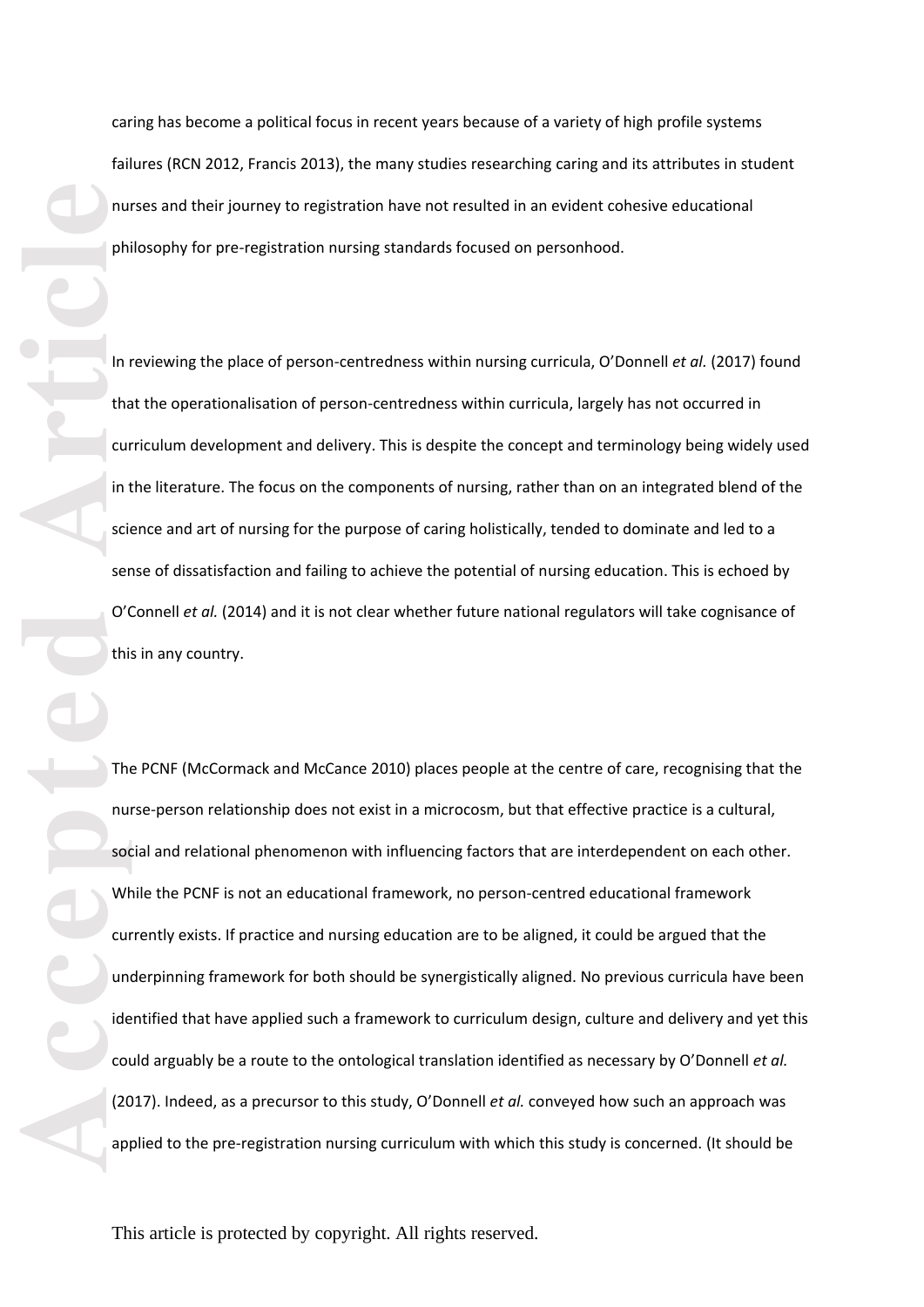noted that the PCNF has been revised in 2017 by McCormack and McCance, resulting in the Person - Centred Practice Framework, taking account of the need to work within a multiprofessional healthcare context ). In considering the relationship between caring and person -centredness, McCormack and McCance (2010) advocate that the person in person -centredness refers to people involved in a caring interaction, most notably when they are central to that interaction; caring is therefore an implicit component of person -centredness and the PCNF itself.

### **The Curriculum and Person -Centred Nursing**

**Accepted Accepted Article**<br> **Accepted Article**<br> **Accepted Article**<br> **Article**<br> **Article**<br> **Article**<br> **Article**<br> **Article**<br> **Article**<br> **Article**<br> **Article**<br> **Article**<br> **Article**<br> **Article**<br> **Article**<br> **Article**<br> **A** In 2012, the School of Nursing where this study took place had its first intake into a programme based on the Nursing and Midwifery Council (NMC) 2010 standards for pre -registration nursing education and the PCNF. This represented a substantial change in approach for the School and practice partners. In pursing this approach, one aim was to create a culture of person -centredness that would translate into practice. In 2006, McCormack *et al.* published the Person -Centred Nursing Framework (PCNF) which was further refined in 2010 (McCormack and McCance 2010) (Figure 1). The model developed from conceptual frameworks by McCormack (2001, 2003), McCance *et al.* (2001) and McCance (2003), has its origins based in measuring the effectiveness of person centredness in practice. Four constructs emerged within the original framework (see Table 1) (McCormack *et al.* 2006).

The framework represents the context which Morall and Goodman (2013) consider nurse education should be concerned with. They advocate that nurse education should be philosophically informed by social theory, reflecting its historicity and its context within society. The PCNF therefore reflects that nursing is about caring for people within a practice -based profession where collaboration and teamwork are influencing factors. The framework can be considered to overcome the vocational and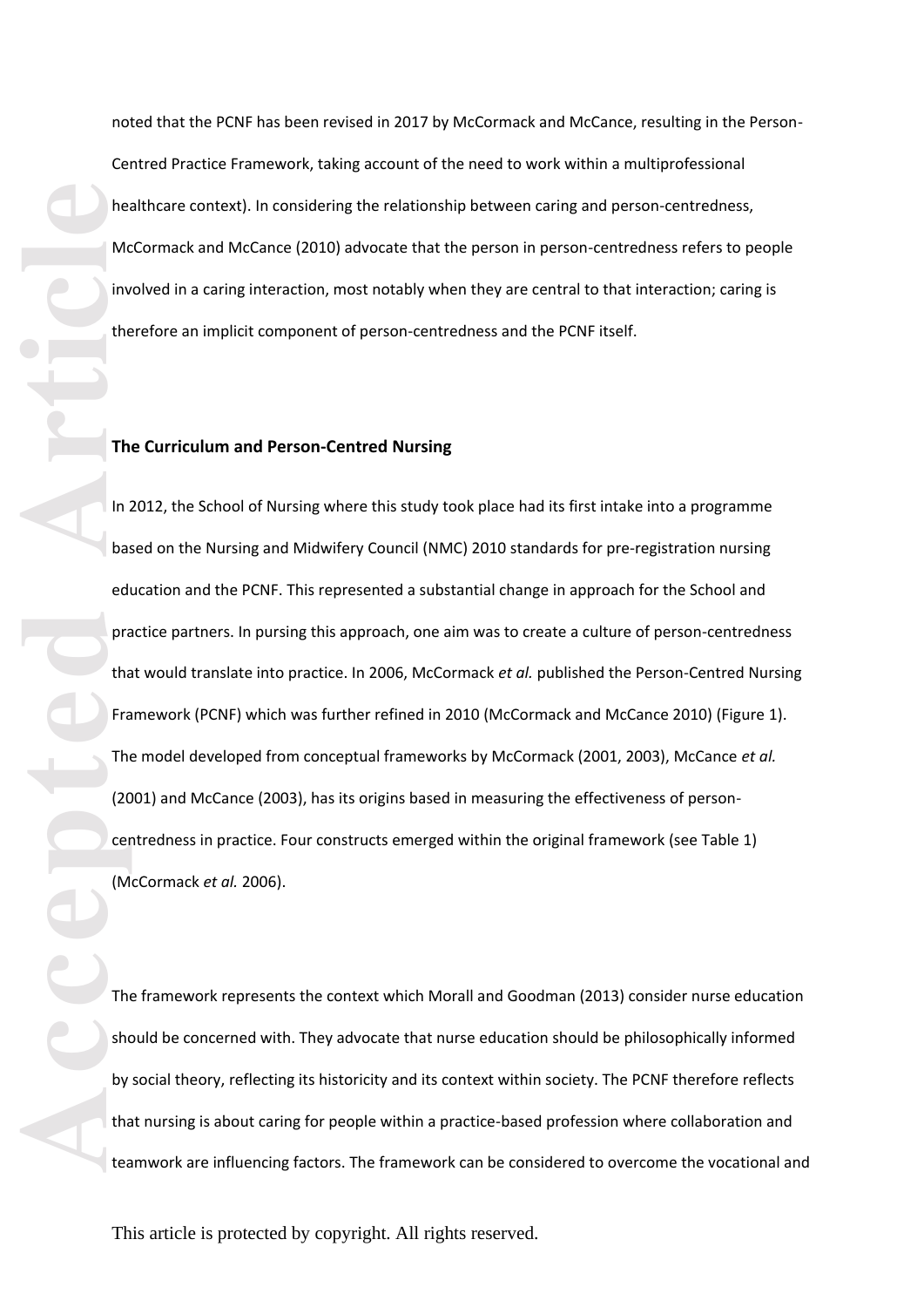skills focused ideology that Morall and Goodman (2013) claim undermines critical thinking by recognising how values, power influences and applied decision -making influence how we care for people. Thus, the need for criticality is recognised and represented.

Successful completion of the programme in this study led to a Batchelor's of Science with honours in Nursing (360 credits). The programme met the EU directive (2005/36/EC) for nursing education; 50% of the course was in the practice setting (2300 hours) and 50% in the University setting (2300 hours). The course was approved by the NMC for two fields of practice; Adult and Mental Health. This was within the provision and expertise of the School. Each year of the course incrementally develops students based upon the progression point criteria as set out by the NMC (2010).

ped<br> **Accepted**<br>
Article<br>
Article<br>
Article<br>
Article<br>
Article<br>
Article<br>
Article<br>
Article<br>
Article<br>
Article<br>
Article<br>
Article<br>
Article<br>
Article<br>
Article<br>
Article<br>
Article<br>
Article<br>
Article<br>
Article<br>
Article<br>
Article<br>
Article The curriculum in this study uses the PCNF (McCormack and McCance 2010) as its axis and therefore recognises that care is delivered within a socio-political context. In designing the curriculum, the elements of the PCNF were mapped to the NMC standards for pre -registration nursing (2010) and subsequently to each module within the curriculum. This enabled the curriculum planning team to ensure that the core components that lead to person -centred outcomes were addressed within the curriculum on an incremental, developmental basis over the three years of the programme while also meeting the requirements of the regulator. The curriculum recognises that the PCNF is idealistic; it does not make assumptions that person -centredness is easily achieved, but rather that nurses have to create the conditions for a person -centred culture at macro and micro levels. In order for students undertaking this programme to have such skills, the curricular approach focused on enabling students to develop the critical thinking and reflective skills necessary to be agents of change and action within the context of person -centred care. The classroom setting provided opportunities to begin the cognitive processes in this regard, while the practice setting ultimately enabled students to begin living the educational experience and the development of the socio political skills necessary to be the person -centred nurse.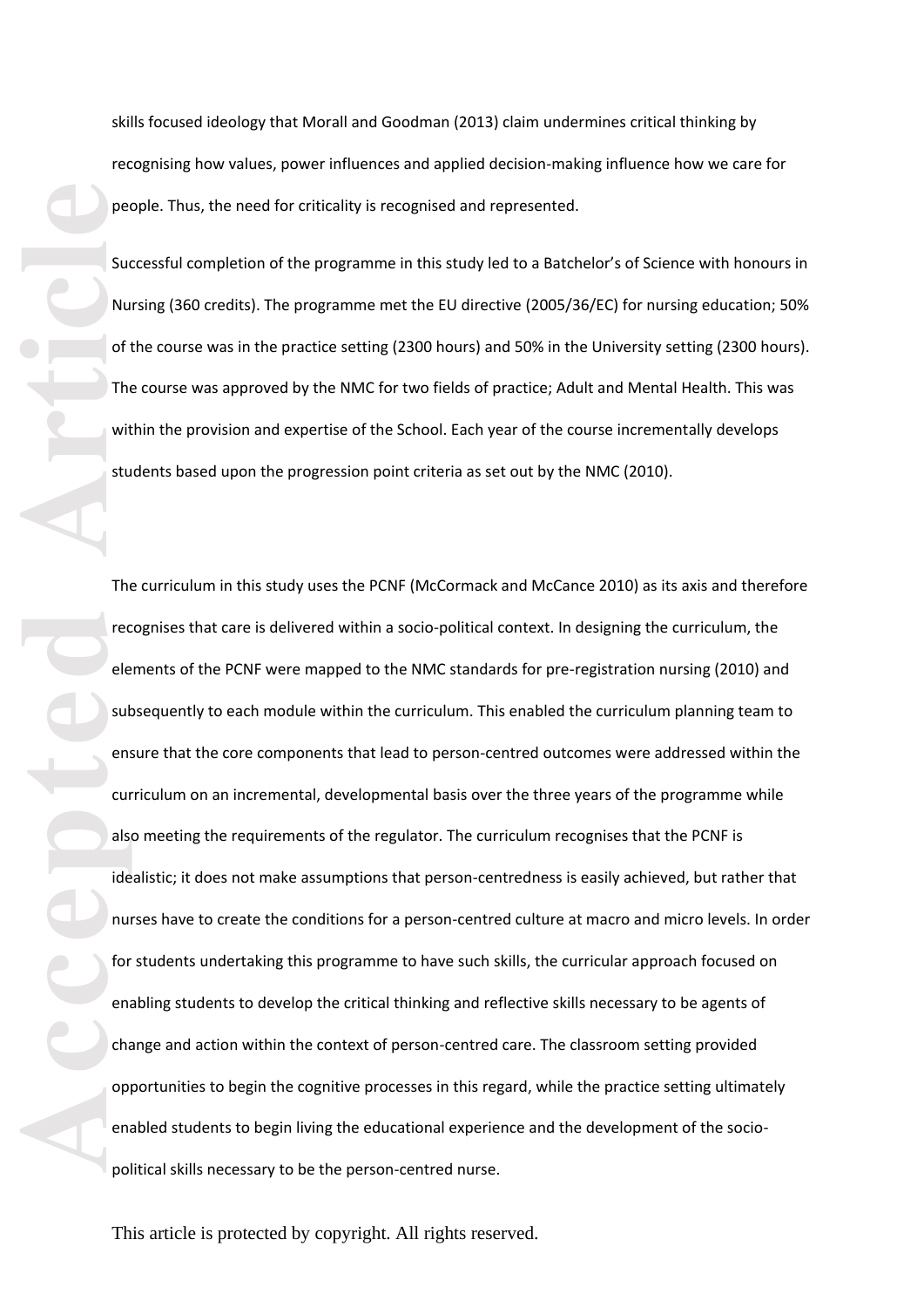**Properties and Properties and Properties and Properties and Properties and Properties and Properties and Properties and Properties and Properties and Properties and Properties and Properties and Properties and Properties** In achieving this, the curricular approach acknowledged that education, in a form of transmission of knowledge, is limited. Rather, Freire (1972) advocates a dynamic, developmental approach that centres on the individual as the subject of learning and educator as mediator of the process (Backes *et al.* 2007). To facilitate this approach in practice, students negotiate their learning with their mentor through the use of a practice learning portfolio that engages them in critical reflection and action planning through a dialogical approach. This is quality assured by requiring students to meet national, regulated standards through learning outcomes; how they achieve and evidence this is open to the student to individualise and evidence within their portfolio for practice learning, authenticated by their mentor in practice. Students also are aligned with a link lecturer when in practice, whose role it is to help students realise their potential through critical, reflective dialogue with the student and mentor with regards to their learning and development in a practice setting. This dialogic nature of education is central to a Freirean philosophy as it is the medium by which the emancipatory pedagogic relationship is achieved (Liambas and Kaskaris 2012). In such, it is a critical medium that leads to critical consciousness in the learner, the basis through which the individual's potential is realised by them and creates the conditions for transformative change. This occurs through self -liberation by and with knowledge and in a cognitive, cultural and socio -political context (Liambas and Kaskaris 2012). In other words, as the student begins to engage with and understand the world they are in and the interconnected relationships between people, history, culture and politics, they gain a greater understanding of the world and how to navigate it. This navigation is necessary for them to realise their goals and in this sense, is a self -liberating process. The purpose is therefore to avoid a process of transmission of knowledge, but to immerse the student in a method of learning that awakens their consciousness to the variety of influences that impact on care, all centrally identifiable within the PCNF.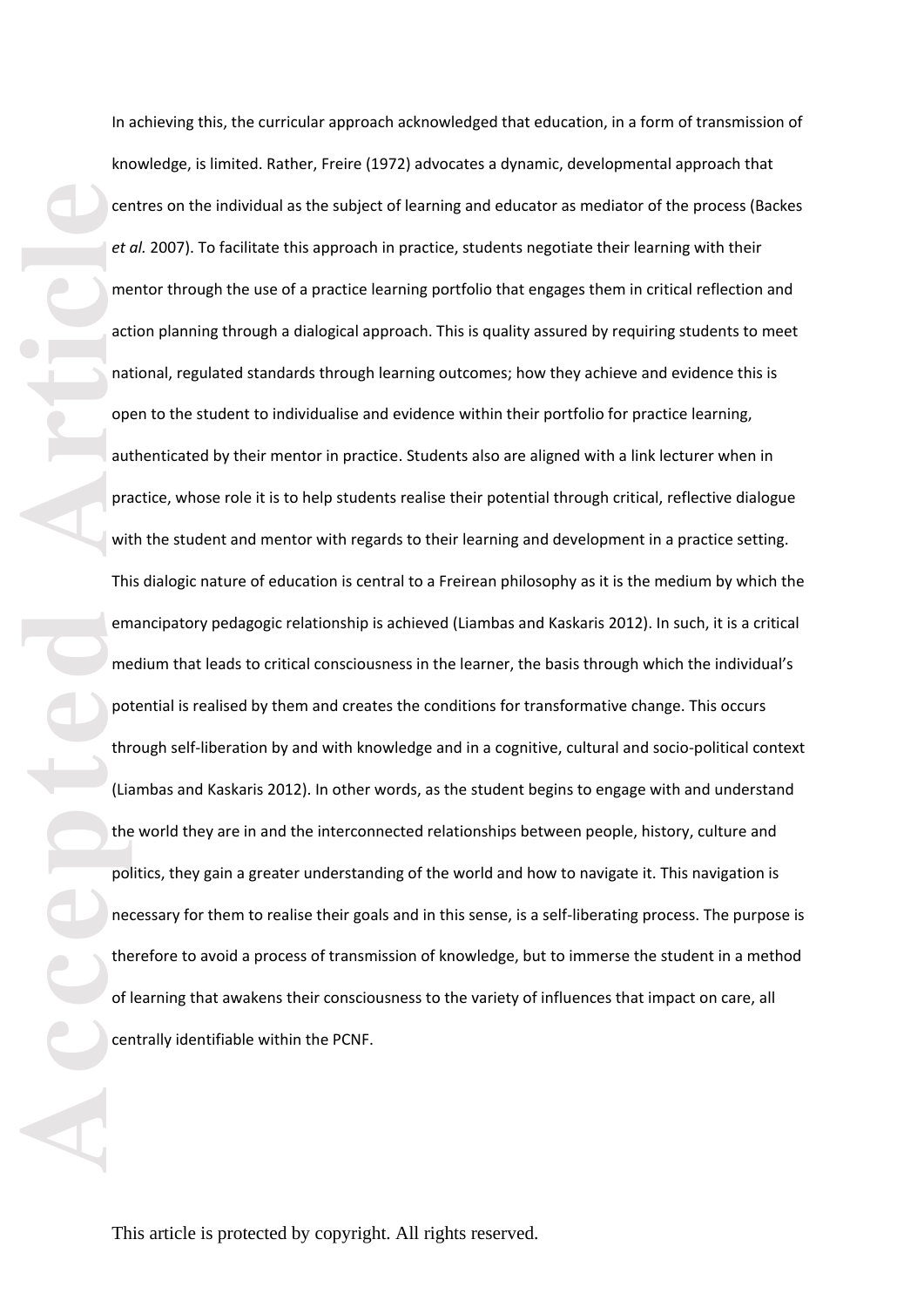#### **THE STUDY**

**Aims**

The aims of this study were to :

- $\bullet$ determine student's perceived caring attributes over the duration of a three year pre registration nursing curriculum grounded in person -centredness .
- identify what nursing actions pre-registration nursing students rank as most caring at the end of each of the three years of their pre -registration nursing programme .

#### **Design**

This longitudinal cohort study tracked changes in students ' caring attributes over the three years of their programme using repeated measures at the end of each year with the same cohort. This enabled changing perspectives on caring to be illustrated over time whilst students developed through the curriculum.

## **Participants**

The Real Particle Contract Contract Contract Contract Contract Contract Contract Contract Contract Contract Contract Contract Contract Contract Contract Contract Contract Contract Contract Contract Contract Contract Contra A cohort of pre -registration adult and mental health nursing students were the population for the study (purposive sample); only these two fields of practice are delivered by the School of Nursing. Over the three years, there were 168 -174 (174 in years one and three and 168 in year two) adult field students and 37 -38 mental health students (38 in years one and three, 37 in year two). The total population was therefore 212, 205 and 212 students for years one, two and three respectively (both fields combined). The fluctuation in numbers represents students going on leave of absence and other students returning to the programme. Students were recruited to the study by emailing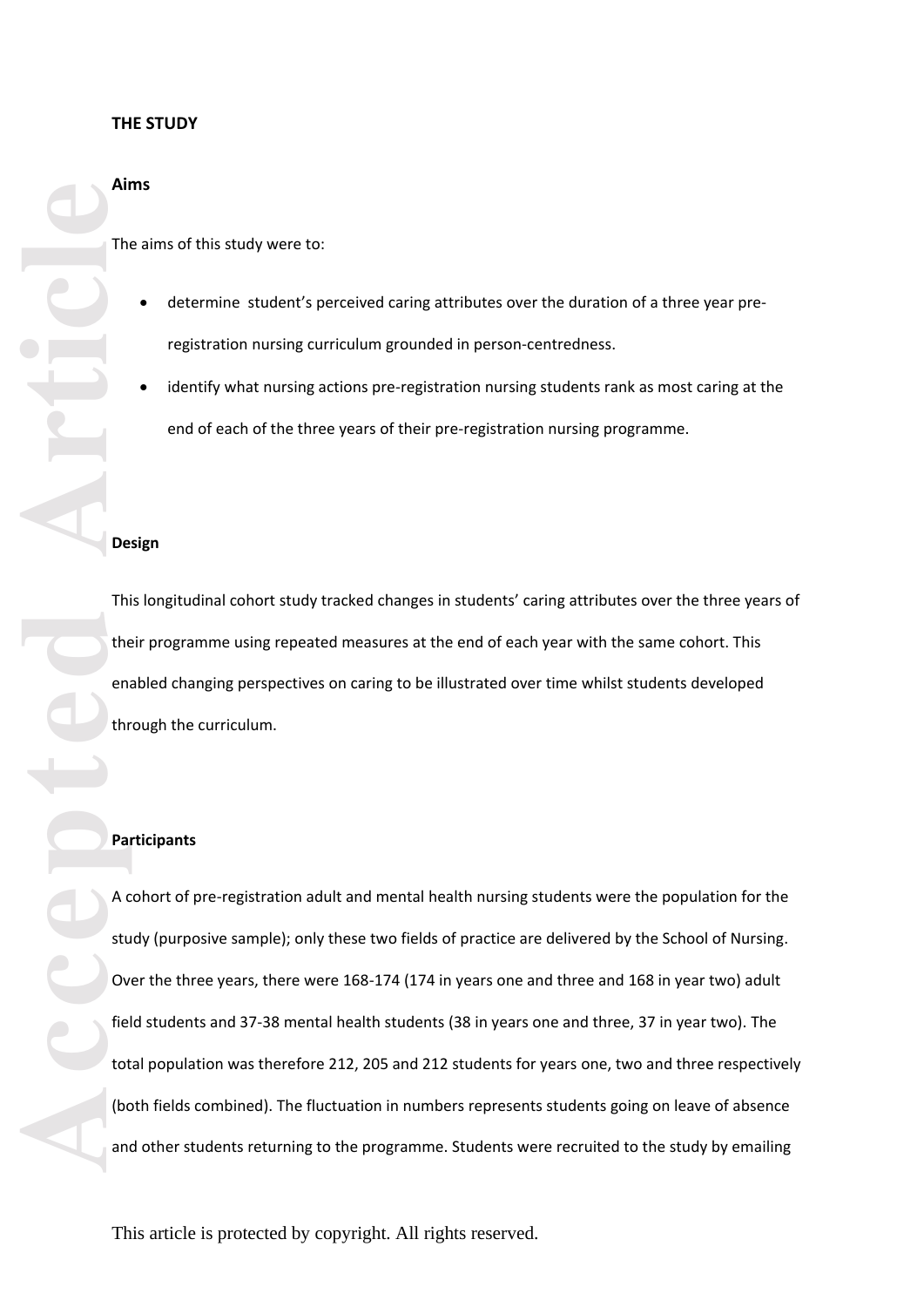them a participant information sheet in order to enable them to give valid, informed consent to participate. Invitations to participate were sent through the School administrator. The sample was purposive as students needed to be enrolled on the curriculum based upon the PCNF.

#### **Caring Dimensions Inventory**

**Accepted Article** The Caring Dimensions Inventory (CDI -35, used with permission) (Watson et al 1999, 2001) was used to determine the degree to which students perceive their actions as representative of caring within the context of psychosocial, technical, professional, inappropriate and unnecessary activities. Currently no other tool exists to measure caring attributes or person -centredness in student populations. As identified earlier, caring is a central component to person -centredness; 25 items of the CDI -35 are caring (classified as either intimate, technical or supporting), with the remaining ten items classified as either unnecessary or inappropriate. Items not classified a s caring provide context in relation to applied professional values for actions that are inappropriate in and to measure how students perceive actions that could be ambiguous. Responses are scored using a five -point Likert scale for students to express how much they agree or disagree with a particular action as being caring (1 - strongly agree, 2 - agree, 3 - neutral, 4 - disagree, 5 - strongly disagree). This provided the context of student development from a person -centred nursing perspective.

The CDI -35 has an intraclass correlation coefficient of .67 for test -retest reliability indicating it is highly consistent within raters over time and its reliable use in measuring perceptions of caring (Watson 2003). Content validity has been established through literature and peer review over time. The original 25 item CDI was determined by Watson and Lea (1997) to have a high degree of internal consistency (Cronbach's alpha = 0.91). In this study, Cronbach's alpha for the CDI -35 was calculated as being .863, also confirming a high degree of internal consistency. Items of the CDI -35 are aligned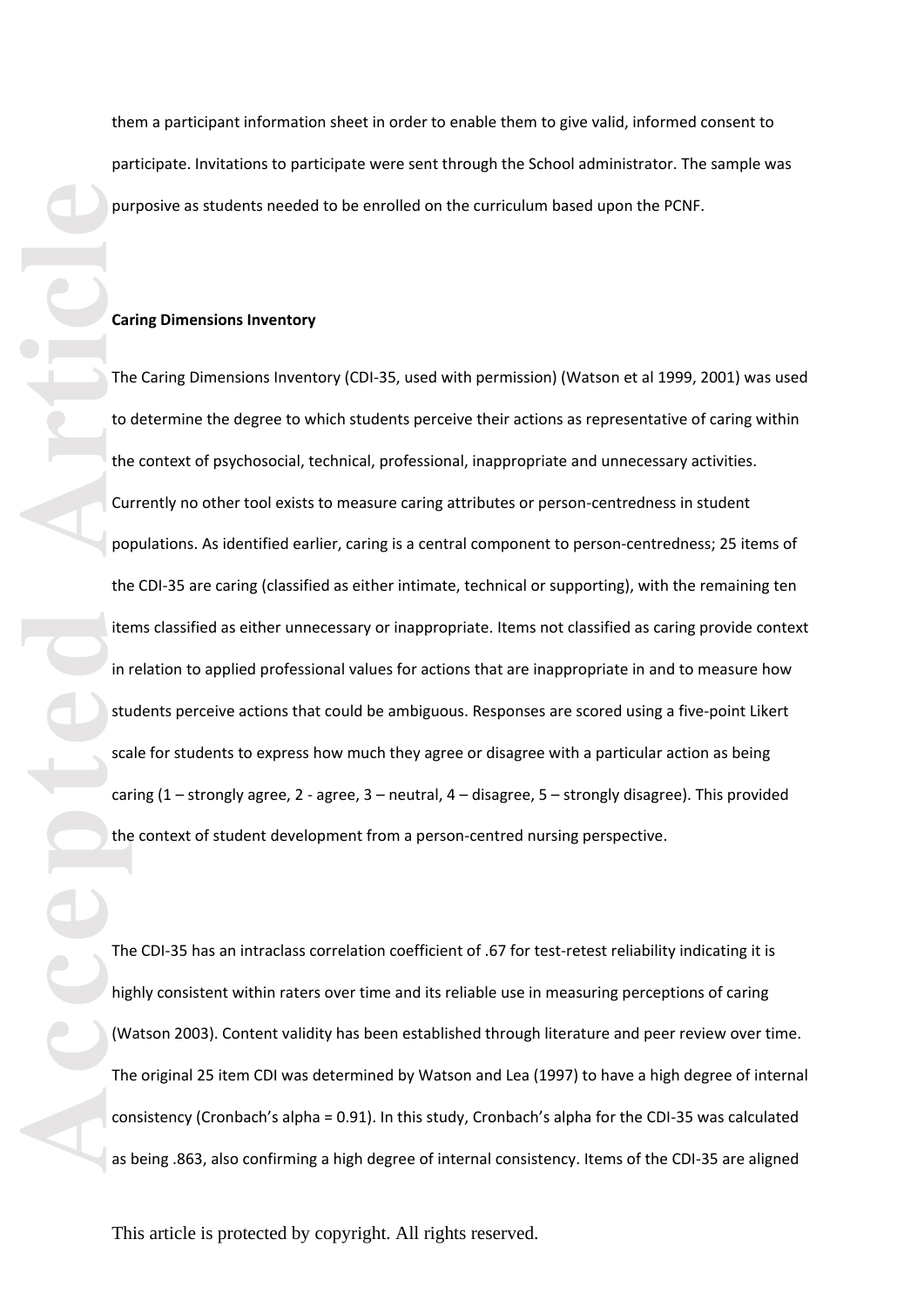with one of five constructs based on exploratory factor analysis using principal components analysis followed by oblique rotation as undertaken by Watson *et al.* (2001) and Lea *et al.* (1998). In order to isolate the closest alignment of items with constructs, the strongest statistical alignment across both studies were chosen.

#### **Data Collection**

The CDI -35 was administered at the end of each year of the three -year programme through a secure online platform (Qualtrics®). Each student in the population was emailed through the central University system with a link to access the survey anonymously. A reminder email was sent two weeks after the initial email. Data were collected from October 2013 until October 2015.

### **Ethical Considerations**

Ethical approval for the study was obtained through the School ethics filter committee at the University where the study tool place (reference Cook -201211/3.3). The filter committee panel were not involved in data collection to avoid dual agency. Participants were provided with a Participant information sheet and informed consent was obtained as part of the online questionnaire through the online platform used. Each participant was informed of their right to abstain from participation and to withdraw at any stage without repercussions. No participant could be linked to their response.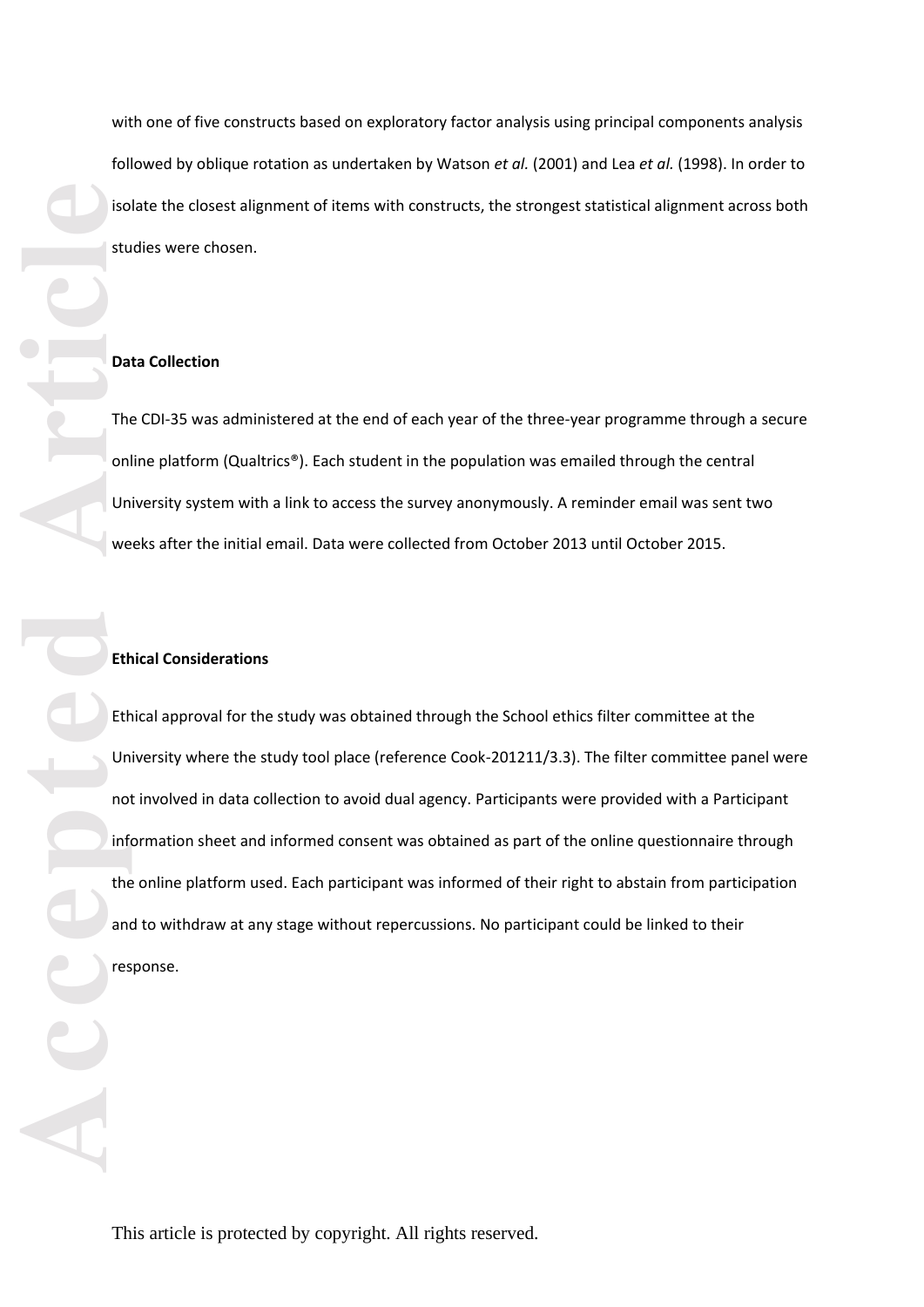Mc<br>
Internet and points<br>
articles<br>
Cot starting<br>
Cot starting<br>
Cot starting<br>
Cot starting<br>
Cot starting<br>
Cot starting<br>
Cot starting<br>
Cot starting<br>
Cot starting<br>
Cot starting<br>
Cot starting<br>
Cot starting<br>
Cot starting<br>
Cot s CDI -35 data was exported from SPSS (version 22.0) in a data file (.dat) format for uploading into Mokken Scaling Procedure for Windows (MSP5). Mokken scale analysis reduces data for unidimensional measurement of latent variables in order to yield an analysis of patterns of responses to a set of questions (van Schuur 2003; Watson et al 2003; McCance *et al.* 2008). It extracts scale items to create a positively scored list of items from the CDI -35 and arrange them into a hierarchy (Watson *et al.* 2001; McCance *et al.* 2008). Placement in the hierarchy indicates more positive overall scoring by the respondents than lower -placed items. H -values (Loevinger's coefficients scores) greater than 0.3 and p -values (probability levels) less than 0.05 indicate statistical significance. Data from each year (three sets of CDI -35 data) all had H -Values greater than 0.3 (0.43, 0.43 and 0.48 respectively). Confidence interval analysis was calculated based on population size per year and response rate. Year 1 confidence interval 4.04 (pop. = 212, sample size = 156); year 2 confidence interval 3.43; (pop. = 205, sample size = 164); year 3 confidence interval 2.69 (pop. = 212, sample size = 183); 95% confidence level, percentage 50% (www.surveysystem.com). Unit of analysis was at item level only, in line with instrument guidelines (Watson et al 2001).

Repeated measures analysis of variance (ANOVA and Kruskall -Wallis test) were used to evaluate the change in each variable in the CDI -35 over the period of the students' programme, i.e. at the end of years 1, 2, and 3. One -way analysis of variance (ANOVA) was performed for those items with normal distribution and Kruskall-Wallis test performed for those items breaching normality. The location of any significant differences was determined by post hoc contrasts and correlation changes through the calculation of Pearson's coefficients (Benson *et al.* 2012). For the results of ANOVA, the Bonferroni adjustment was made to the p values to compensate for multiplicity (Pallant 2010). For the results of the Kruskall-Wallis analysis, pairwise comparisons were performed to determine adjusted significance.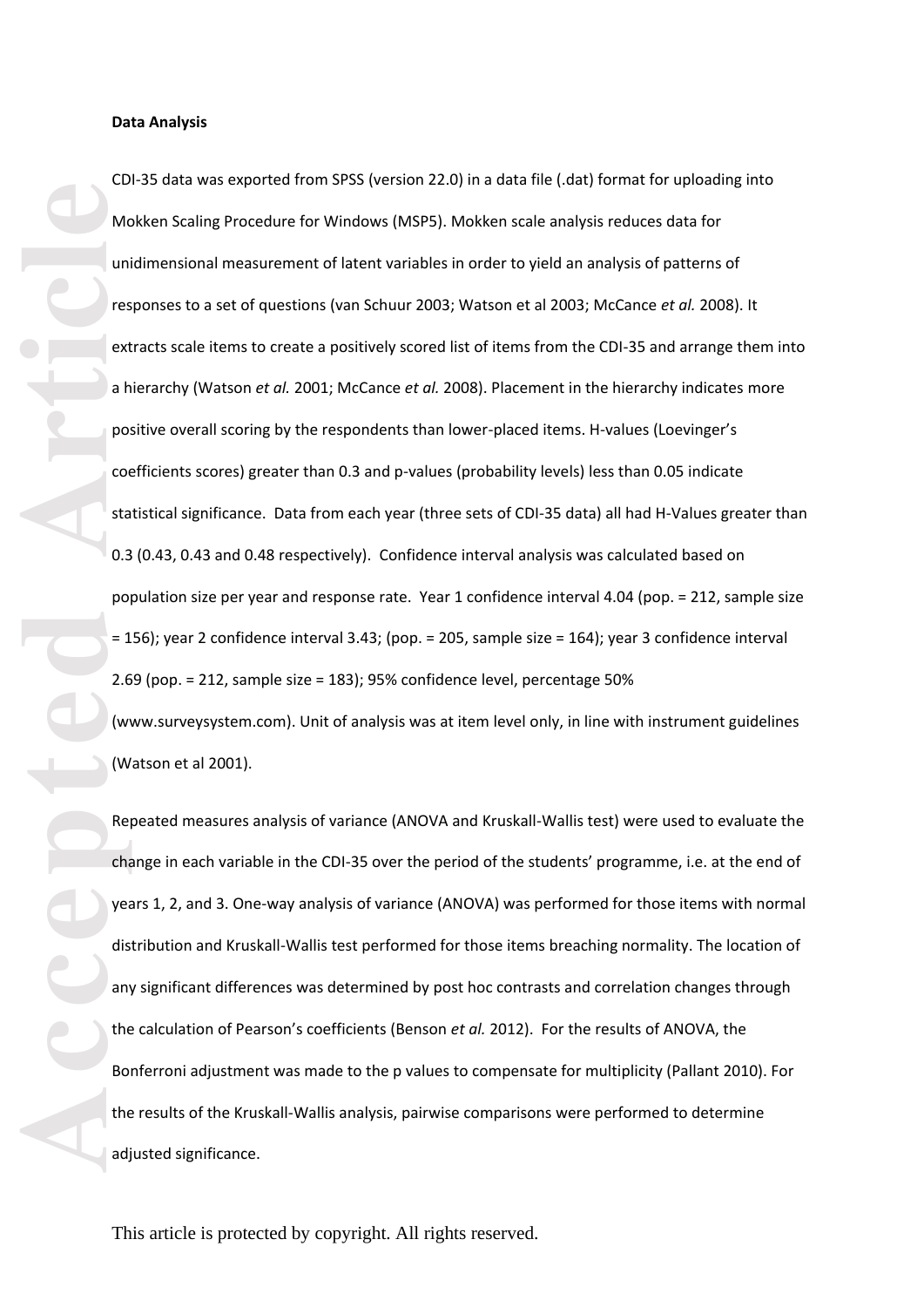A 73.5% response rate was achieved in the first year of data collection (n = 156). Eighty-three-pointthree percent (83.3%) of respondents were adult field students and 16.7% were mental health field students; these figures represent responses from 74.7% of the adult cohort and 68.4% of the mental health cohort. Ninety-point-four percent (90.4%) of respondents were female and 9.6% were male. The majority of respondents were aged 22 to 34 (49.4%) with the next biggest category being 21 and under (30.8%). Nineteen point nine percent (19.9%) were aged 35 and over. Mokken Scaling Procedure for responses from students at the end of their first year resulted in 22 items from the CDI -35 being ranked (see Table 2). No items falling into the unnecessary or inappropriate constructs were ranked into these 22 items. The remaining items were rejected as H -Values were less than 0.3. This included items related to supporting (item 19), technical (items 2, 6,12 and 17), and intimacy (item 15) (see Table 2).

#### **Year 2**

**Accepted Article**<br> **Article**<br> **Article**<br> **Article**<br> **Article**<br> **Article**<br> **Article**<br> **Article**<br> **Produce**<br> **Article**<br> **Produce**<br> **Article**<br> **Produce**<br> **Produce**<br> **Article**<br> **Produce**<br> **Produce**<br> **Article** An 80% response rate was achieved in the second year of data collection (n = 164). Eighty-fourpoint -one percent (84.1%) of respondents were adult field students and 15.9% were mental health field students; these figures represent responses from 82.1% of the adult cohort and 70.3% of the mental health cohort. Overall, 93.9% of respondents were female and 6.1% were male. The majority of respondents were aged 22 to 34 (50.6%) with the next biggest category being 21 and under (29.9%). 19.5% were aged 35 and over. Mokken Scaling Procedure for responses from students at the end of year two resulted in 18 items from the CDI -35 being ranked (see Table 2). No items falling into the unnecessary or inappropriate constructs were ranked into these 18 items. The remaining items were rejected as H -Values were less than 0.3. This included items related to supporting (items 19 and 30), technical (items 2, 6,12 and 17), and intimacy (item 15) (see Table 2).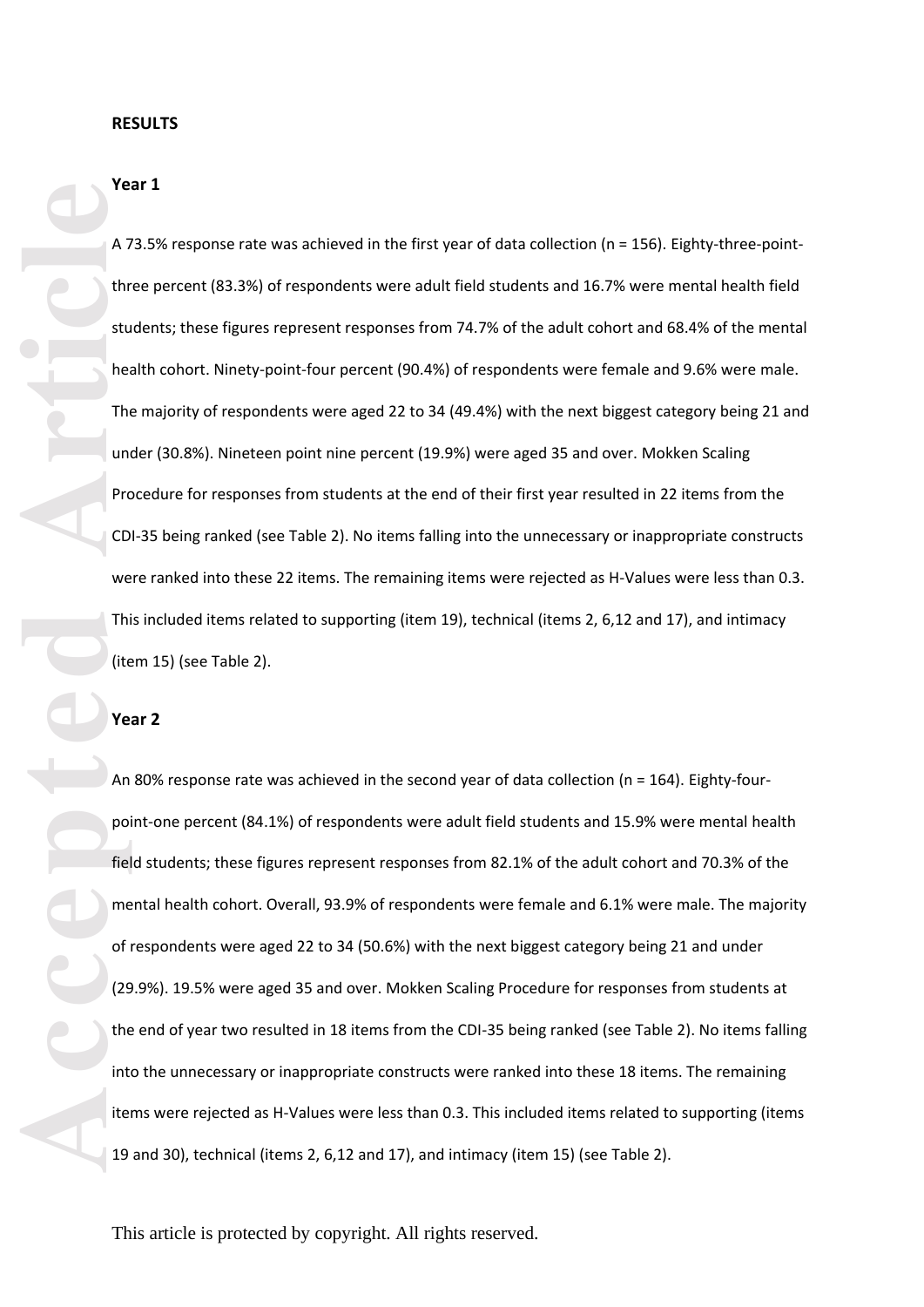An 86.3% response rate was achieved in the third year of data collection (n = 183). Adult students made up 83.6% of respondents and 16.4% were mental health field students; 92.9% of respondents were female and 7.1% were male. These figures represent responses from 87.9% of the adult cohort and 78.9% of the mental health cohort. The majority of respondents were aged 22 to 34 (60.1%) with the next biggest category being 35 and over 21 (21.9%) and finally 21 and under (21.9%).

Mokken Scaling Procedure for responses from students at the end of year three resulted in 25 items from the CDI-35 being ranked (see Table 2). No items falling into the unnecessary or inappropriate constructs were ranked into these 25 items. All items falling into the constructs of technical, intimacy and supporting were ranked. The remaining items were rejected as H - Values were less than 0.3 (see Table 2).

### **CDI -35 COHORT ANALYSIS**

One -way ANOVA analysis revealed significant changes in the means occurred for items 12 (p < 0.00 1), 16 (p = 0.020), 23 (p = 0.024), 24 (p = 0.01), 26 (p < 0.00 1), 27 (p < 0.001), 29 (p = 0.018) and 33 (p = 0.013) (see Table 3 ) [insert table 3 here].

**Accepted Article** Following Bonferroni adjustment (significant when p < 0.05), eight changes were identified as having occurred. Students had a significant change in mean scores between year 1 (p = 0.002) and year 3, and year 2 and year 3 (p < 0.001) when considering how caring organising the work of other was. Mean scores were more positive in year 3 than in years 1 and 2 (1.81, 2.17 and 2.25 respectively). In year 3, students were therefore more agreeable that this action was caring. With regards to how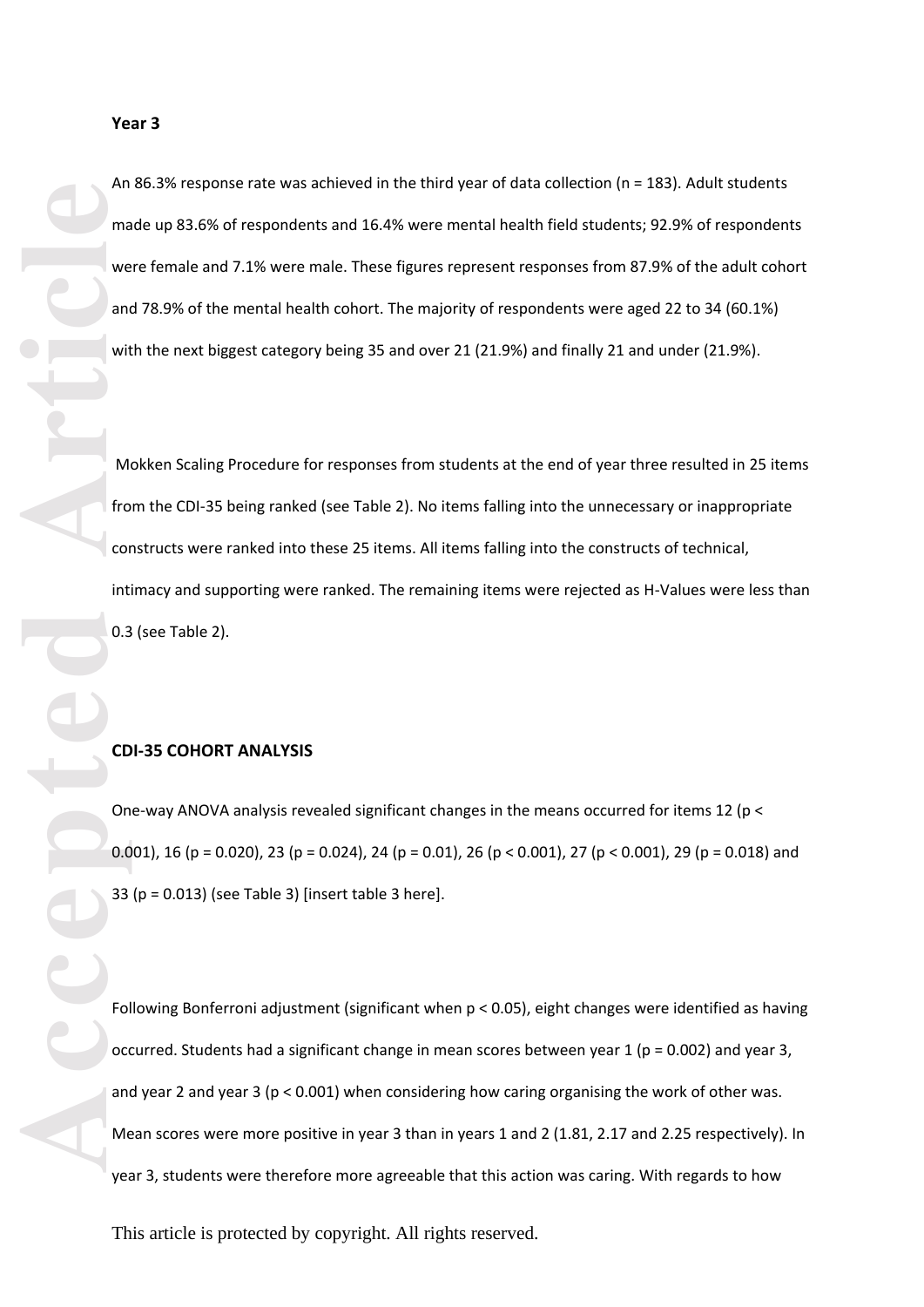caring sharing your personal problems with a patient was, students had a significant change in mean scores between year 2 and 3 (p = 0.022). While students disagreed that this action was caring in both sets, their degree of disagreement was stronger in year 2 than 3 (mean 4.30 and 3.97 respectively).

et and studies and studies and studies and studies and studies and studies are all to vealed a die degrade to vealed a die degrade to vealed a die degrade to vealed a die degrade to vealed a die degrade to vealed a die deg When considering how caring praying for a patient was, students had a significant change in mean scores between year 1 and 2 (p = 0.019). In this respect, means were higher in year 2 than 1 (3.16 and 2.84 respectively), indicating a stronger degree of disagreement that this action was caring. Students had a significant change in mean scores between year 1 and year 2 (p = 0.026), and year 2 and year 3 (p = 0.024) when scoring how caring dealing with everyone's problems at once was. Students disagreed to some extent in all three years that this action was caring. However, students disagreed more in year 2 than in years 1 and 3, which had similar mean scores (means 3.91, 3.60, and 3.61 respectively). When considering how caring making a patient do something, even if he or she does not want to is, a significant change in mean scores was found between year 1 and year 3 (p = 0.019), and year 2 and year 3 (p < 0.001). While students again disagreed to some extent in all years that this was a caring action, the strongest disagreement was in year 2 (mean 4.35) and the least in year 3 (3.84). Mean scores for assuring a terminally ill patient that he or she is not going to die were higher in year 2 than 3 (4.29 and 3.9 respectively, p < 0.001). In this respect, a stronger degree of disagreement that this action was caring existed in year 2. The sixth change was in relation to coming to work if you are not feeling well; a significant change in mean scores was found between year 2 and 3 (p = 0.014) with mean scores higher in year 2 than 3 (3.98 and 3.68 respectively). This indicated a stronger degree of disagreement that this action was caring in year 2 than year 3. Finally, mean scores for keeping in contact with a patient after discharge were higher in year 2 than 1 (4.16 and 3.84 respectively, p = 0.012), indicating a stronger degree of disagreement that this action was caring in year 2.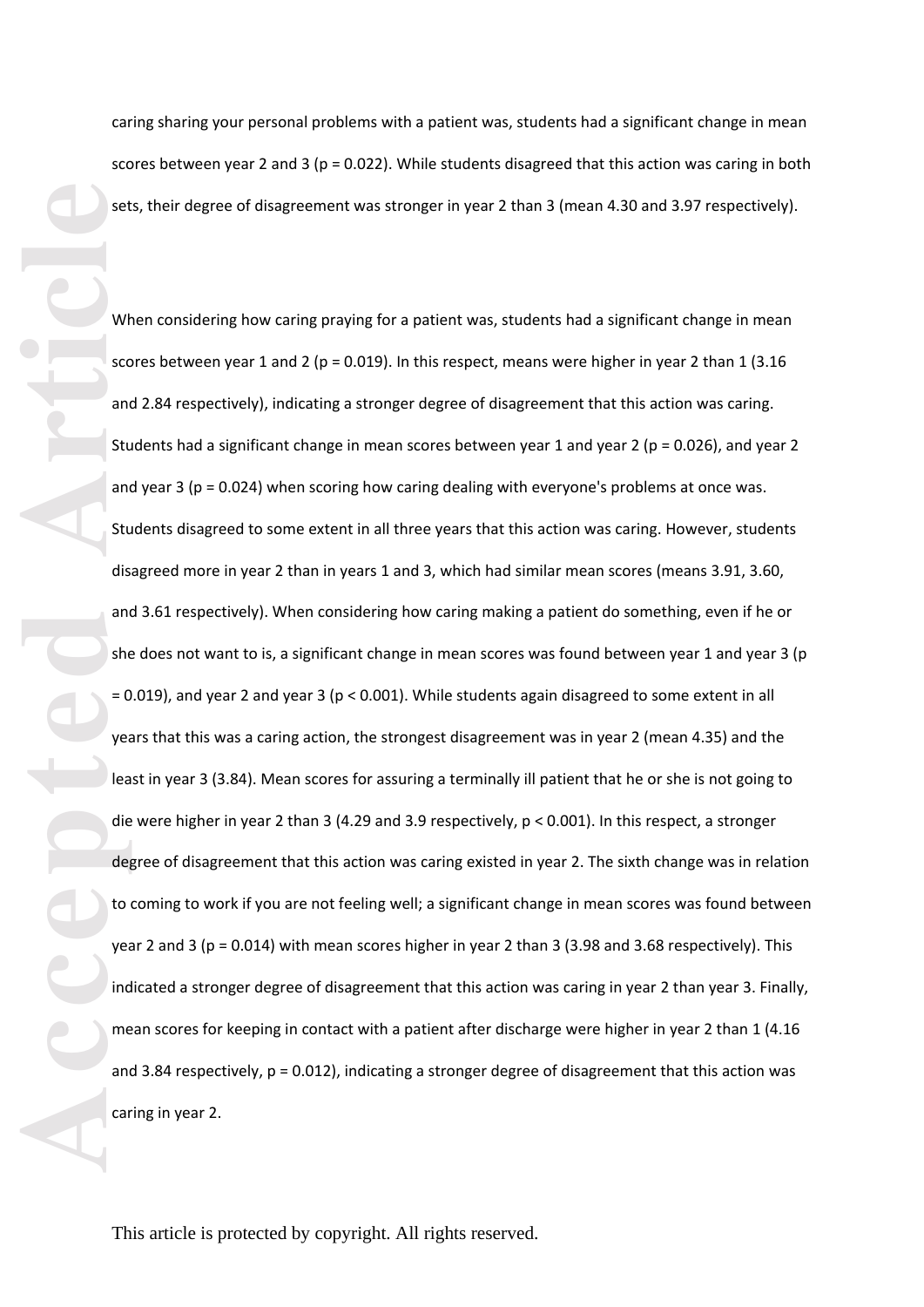#### **Non Parametric Analysis**

Using the Kruskal -Wallis Test, items 3 and 20 showed a statistically significant change in response over years ( $p = 0.05$  and 0.038 respectively). Undertaking a pairwise comparisons of year, for Item 3 (Feeling sorry for a patient), the significant change in scoring was found between year 2 and 3 (p = 0.023). However, Adjusted Significance showed this was not significant (p = 0.070). For Item 20 (being technically competent with a clinical procedure), the significant change in scoring was found between year 1 and 2 with adjusted significance statistically significant (p = 0.031). This indicates that students had a significant change in mean scores between year 1 and 2. In this respect, means were higher in year 2 than 1 (1.45 and 1.29 respectively), indicating a stronger agreement that this action was caring in year 1.

# **Discussion**

**Accepted Article**<br> **Article**<br> **Article**<br> **Article**<br> **Article**<br> **Article**<br> **Article**<br> **Article**<br> **Article**<br> **Article**<br> **Article**<br> **Article**<br> **Article**<br> **Article**<br> **Article**<br> **Article**<br> **Article**<br> **Article**<br> **Article**<br> **A** The Francis report (2013) highlighted the need for nurses to hold values and attributes conducive to compassionate, safe care, but also to live these out in their actions. As part of this, Francis acknowledged that nurses educated through higher education are not necessarily rendered incapable of delivering personal care, but that the profession is challenged in keeping such values central to practice. Indeed, this is confirmed in studies internationally (Benson *et al.* 2012; Loke *et al.* 2015; Phillips *et al .*'s 2015; Arreciado Maranon and Isla Pera 2017). The results of this study confirm that students' perceptions of caring were more developed through their education on this programme, and that the practice they ranked highest as caring (at the end of year 3) was *assisting a person with an activity of living*. This is noteworthy in that it illustrates the value base of those entering the profession, particularly when students rank *listening to a patient* and *providing privacy for a patient* as second and third respectively and *involving a person in his or her care* as fourth. This is strongly aligned with the care processes construct within the PC NF and illustrates the foci of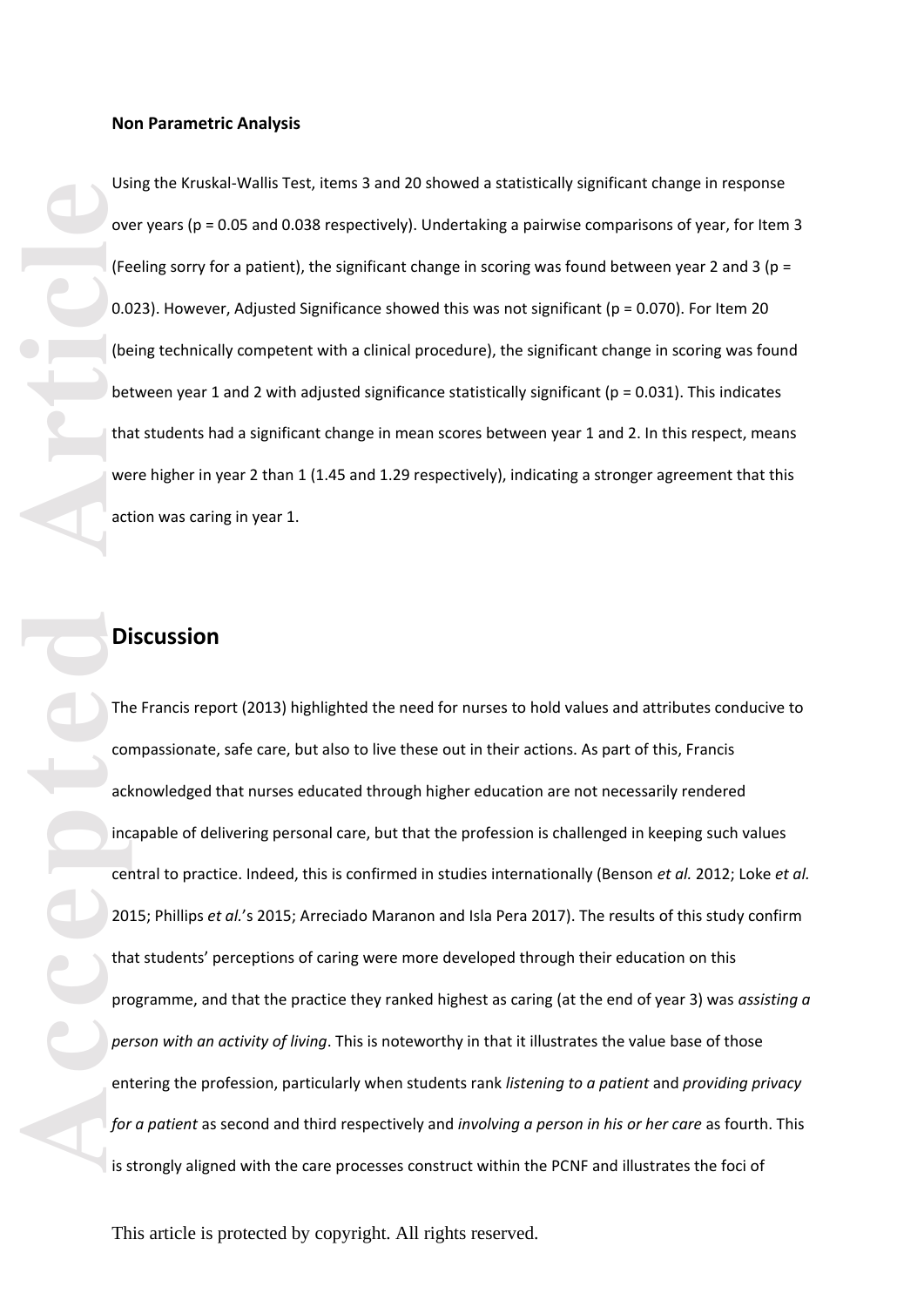practice for this cohort of students. Griffiths *et al.* (2012) highlighted how society has developed a perception that graduate nurses are driven toward academia rather than care and compassion and that this dualism has contributed to a health service that fails the people in its care. This is partly supported by ten Hoeve (2013) and Bridges (1990) who found that the media representation of nursing influenced public perceptions, often negatively, as a result of distorted representations, misconceptions, sensationalisation and stereotypes. However, the ranking of caring items by students in this study shows this perceived dualism not to be the case. Caring attributes can be enhanced and lived out through pre-registration education with a curriculum co-created and delivered around an effective framework.

the sure of the sure of the sure of the sure of the sure of the lead sture of the lead sture of the sure of the sture of the sture of the sture of the sture of the sture of the sture of the sture of the sture of the sture Other studies have shown that the extent of caring illustrated in this study has not been achieved elsewhere, or at least not evidenced or published to have been so, despite the retention of caring attributes being a global challenge in nursing. As highlighted earlier, students in Benson *et al.'s* (2012) Canadian study did not identify and rank all aspects of caring in the CDI -35. They attributed the changes in the CDI-35 results over the duration of their study to be connected with the practice learning experience of students but also as a result of focusing on mutual respect and values. The study by Watson *et al* (2003) found nursing students to perceive caring practices more clearly as education progresses, similar to the results of this study. However, neither of the studies by Watson *et al* (1999, 2001) were longitudinal as they did not follow students to the point of registration. This study provides evidence that perceptions of caring can be positively developed up to the point of registration , addressing the challenges of valuing caring actions identified by Arreciado Maranon and Isla Pera (2017) within a curricular framework grounded in person -centeredness and delivered within a culture that reinforces it.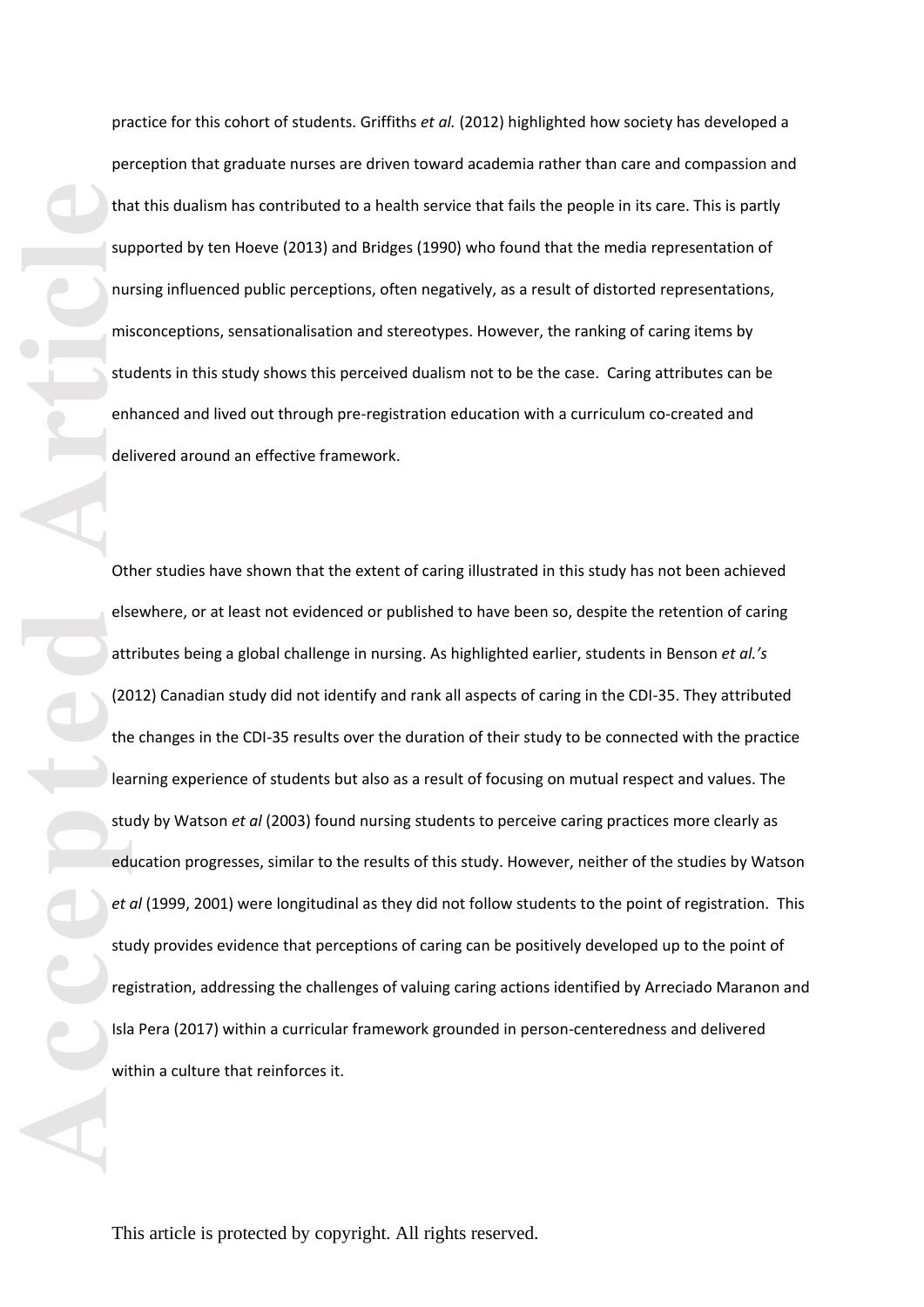Contraction of the Contraction of the Contraction of the Contraction of the Contraction of the Contraction of the Contraction of the Contraction of the Contraction of the Contraction of the Contraction of the Contraction o While it is important to recognise that students ranked all 25 caring items as such by the end of their programme, how their perceptions changed merits consideration. Students ranked fewer items as caring at the end of their second year, but scored with more definite views. By the end of year three, while all items were ranked as caring, views were not as strong. For example, students had a stronger level of disagreement that *keeping in contact with a patient after discharge* was caring in year two than in year three. This pattern was found to be significant for eight different items of the CDI -35 in the findings. At first glance, this may illustrate a weakening of perception in the final year students, but it may also represent students having had wider views on what these statements meant. In the example given, year two students may have considered that after discharge the relationship with the patient is severed, whereas the student at the end of year three may have considered how care is followed on into the community, back into outpatients, and how engagement in the personal journey through illness, within a professional context, may necessitate ongoing professional contact. Indeed, it could be argued that a transactional view of the relationship between patient and nurse is not person-centred and that the softening of views may represent a greater insight into the complexity of relationships. Regardless, while changes in perception were statistically significant for some elements of the CDI -35, students consistently ranked caring constructs as such on each occasion across the three years (at the end of each year), illustrating a stability in their caring perceptions. Additionally, the representativeness and confidence intervals provide surety in these findings.

Evidence from other studies have shown that students largely begin their programme with values and aspirations surrounding caring, compassion and the centrality of people to practice (Currie *et al.* 2015; Phillips *et al.*2015; Loke *et al.* 2015). Loke *et al.*'s (2015) findings correlated exposure to practice with a reduction in caring behaviour over the period of pre -registration education, also found by Murphy et *al.* (2009) and Phillips *et al.* (2015). In contrast, the results of this study confirm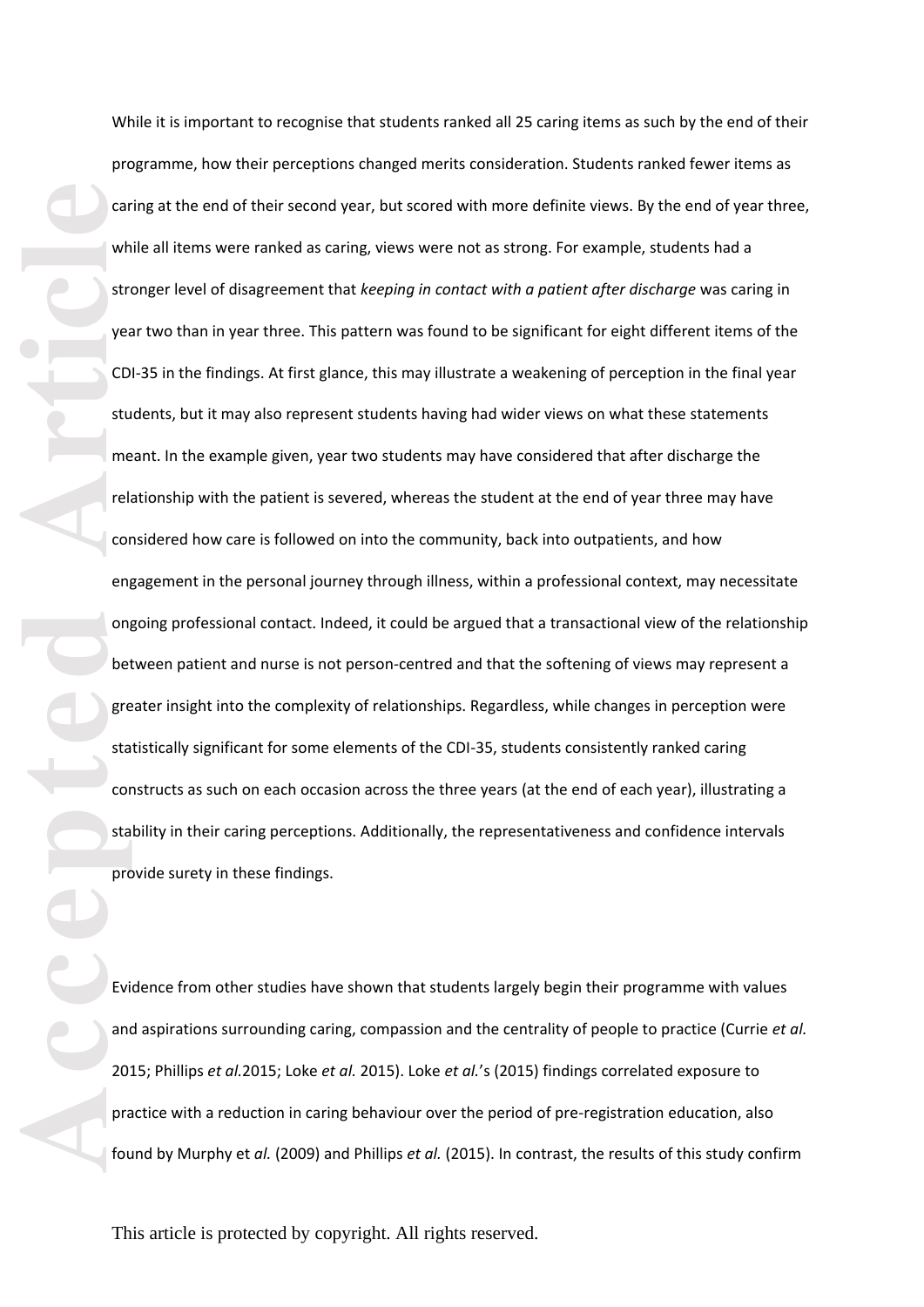that a curriculum framed in person -centredness enabled students to develop an increasing grasp of caring concepts over time and that these values were not diluted by the practice learning experience. While less items were ranked as caring on the CDI -35 in year 2 of this study, the goal of education is to achieve the caring, person-centred nurse by the end of the three years, which this study supports. Tuckett (2015) examined values at the point of entry to the register and found that the traditional values remained central regardless of how political, cultural, organisation and professional factors shaped the delivery of care. This echoes the findings in this study, in that students held their values but also developed them over time. Together, the combined findings of these studies suggest that the curricular model and its translation and synergy with practice are central factors in successfully sustaining and developing caring attributes in pre -registration students.

expediant and the product of the cert of the cert of the cert of the cert of the cert of the cert of the cert of the cert of the set of the set of the set of the set of the set of the set of the set of the set of the set o The work of Griffiths *et al.* (2012), among others, has identified that people accessing nursing care seek nurses who make a professional caring attitude their priority. This is seen to manifest in sympathetic presence, the ability to connect through communication and in being non -judgmental. Participants in the study of Griffiths *et al* had concerns as to whether these caring attributes can be developed in nursing education. The results of this research provide evidence that perceptions of caring can develop to a point of enhancement. However, how this is achieved is somewhat in contrast to what Carr (2008) advocates. Carr identifies that the role of the nurse should be the core focus of practice learning and the values of higher education and that the curriculum should be structured with this in mind. On a similar thread, Fawcett and Rhynas (2014) advocate that the focus of care should be on safety first and person -centredness second. This is somewhat contradictory as it suggests that the safety of the person is not embedded within person -centredness. The results of this study challenge both perspectives on curricula; placing the person at the centre of practice learning within a curriculum framed around standards required by the national regulators and of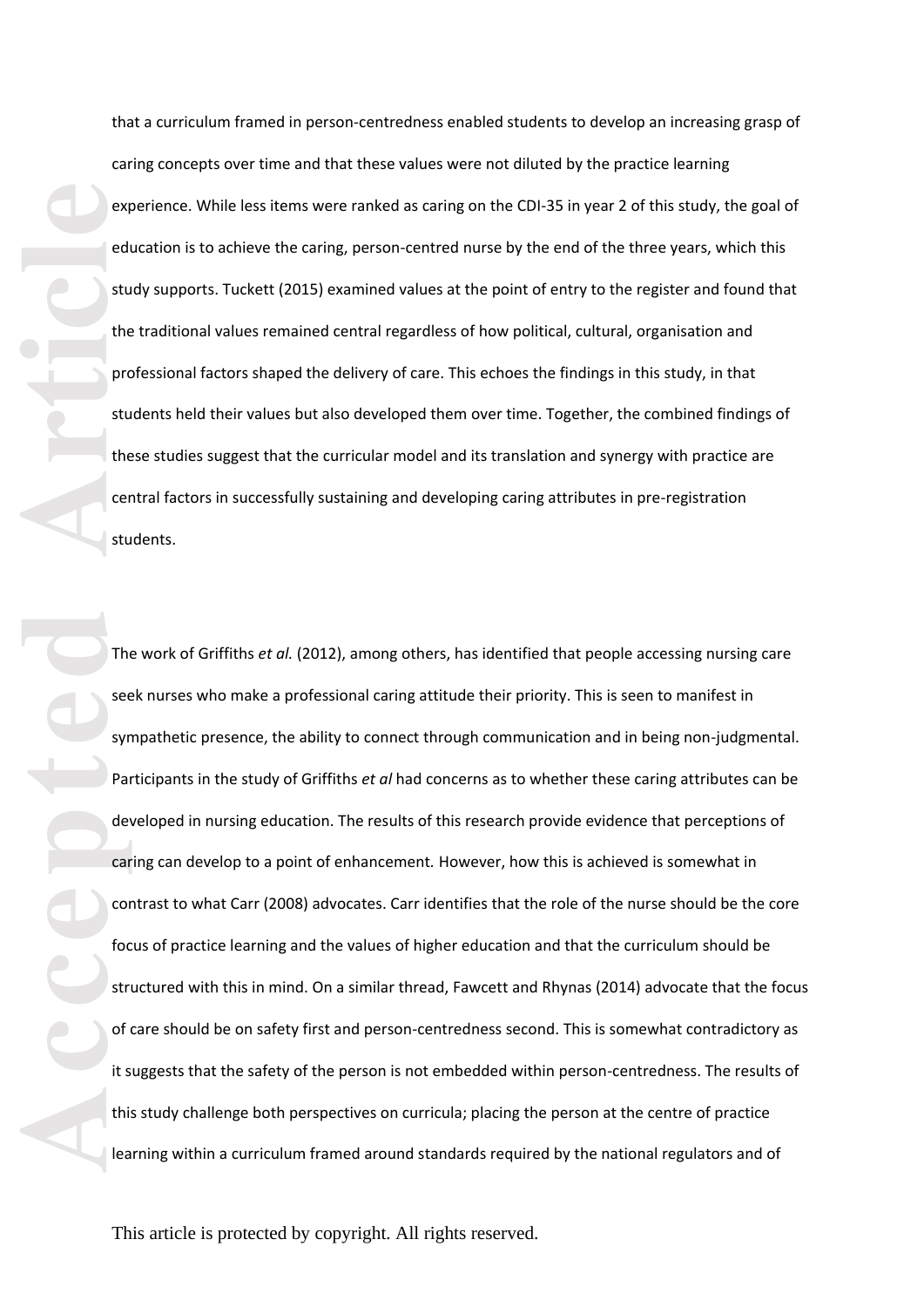For to produce the to be to be the to be the to be the to be the second to be the second with the produce of the second with studies of the second with studies of the second with studies of the second with studies of the s higher education positively shaped the development of caring attributes while ensuring all standards were met. This posits that the person should be the focus, rather than the role of the nurse as the role of nurse will naturally develop in response to being person -centred when framed within professional standards. This also resonates with the work of Currie *et al.* (2015) who found students to be preoccupied with what nurses do rather than the experience of the person being cared for. Unfortunately, Willis (HEE 2015), in reviewing the educational needs of nursing, focused on skills and tasks, rather than on the application of those with a person -centred context, an approach evidenced by Currie *et al.* (2015) to be a distraction from how to care for people. Facilitating students to engage in a reflective, person-centred approach is therefore not only desirable, but necessary to avoid a procedural, role-profiled approach to developing the practitioner who places the person central to care. Currie *et al.* suggest that when students "step in" to care they immerse themselves in the person's world and learn through direct interaction and engagement. Those who observed the work of the nurse and what they did were more aligned with being technical as opposed to interpersonal practitioners, drawing on inductive reasoning. The immersed student was found by Currie *et al.* to be creative and adaptive in their care.

#### **Limitations**

As with any survey design, there is the potential that response bias existed whereby students provided the responses they anticipated were expected; while minimised by giving an opt-out clause and using an anonymous platform for obtaining responses, the potential for such bias remains. It could be argued that responding as expected will still illustrate that students are aware of the values expected of nurses in society. The high response rate each year may be considered to be at odds with the anticipated levels of responses. However, other studies undertaken with University students have had high response rates; Dietz *et al.* (2013) had a 90.1% response rate to their questionnaire, which they attributed to advising the students in advance for the imminent release of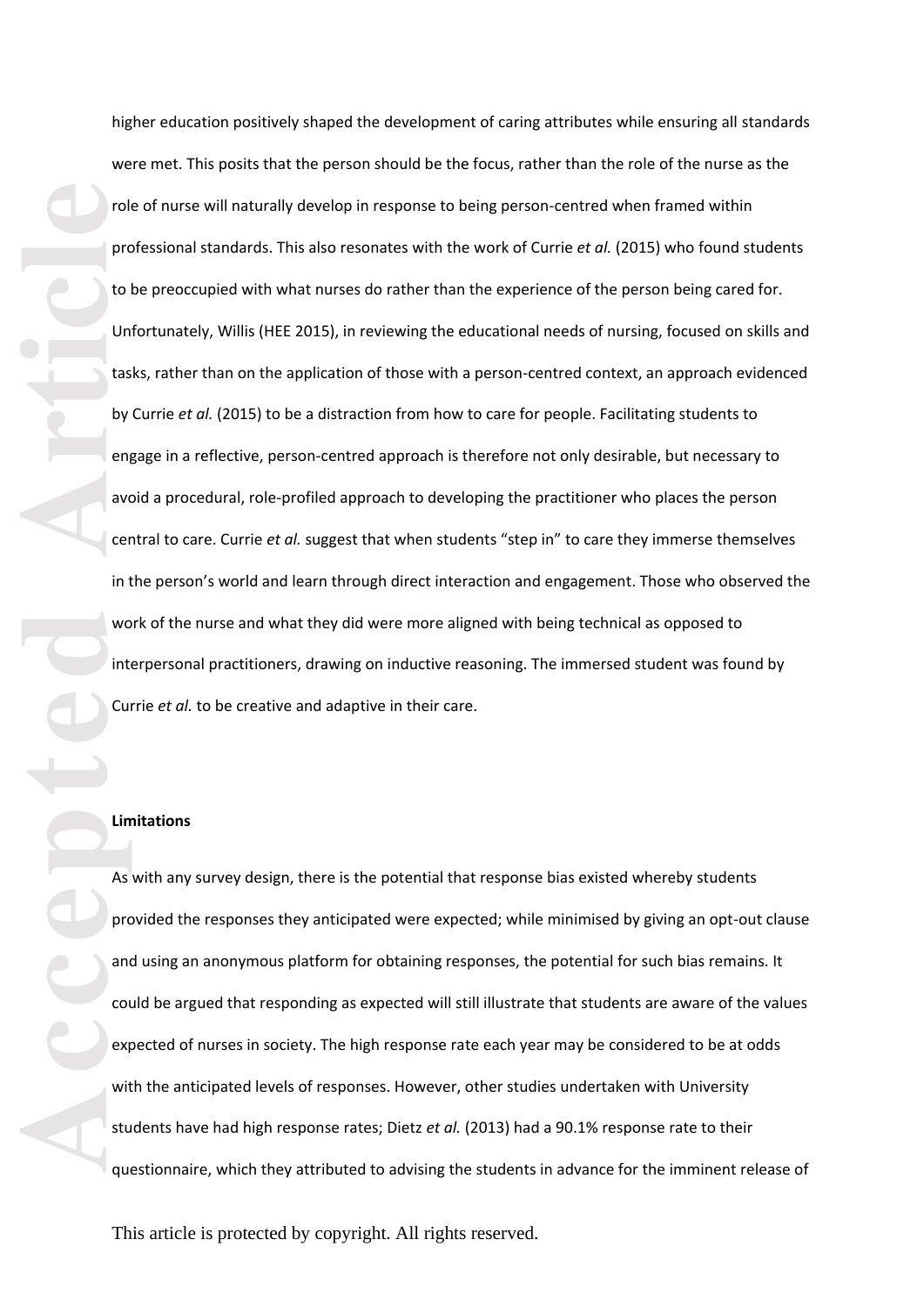**Accepted Article**<br> **Accepted**<br> **Article**<br> **Article**<br> **Article**<br> **Article**<br> **Article**<br> **Article**<br> **Article**<br> **Article**<br> **Article**<br> **Article**<br> **Article**<br> **Article**<br> **Article**<br> **Article**<br> **Article** the questionnaire for completion and return, and to having faculty support for the study. These processes were adopted in this study, enabling students to have awareness of the study and advanced knowledge of the process before data collection techniques were deployed. Furthermore, the topic is considered salient to the students. In addition, as the data collection methods were the same for each cycle, familiarity is likely to have engendered students to respond, indicated by the increasing response rate from 73.5% in cycle one to 80% in cycle two to 86.3% in cycle three (all after data cleansing). Finally, Dietz *et al.* (2013) consider the anonymity of a questionnaire to also be a factor; while no respondent could be matched to a response, the sample population are easily identifiable and so the anonymity may not have compensated for the group being directly identifiable with the overall responses. Feeling valued and an integral part of the research process, however, may have offset this, engendering a sense of commitment to the process.

### **Recommendations**

Longitudinal research extending beyond the point of registration would be helpful to determine how caring values and attributes are influenced/retained once students transition to their role as registered nurses. Whilst caring attributes were the focus of this research, the development of a research instrument that examines how pre -registration students perceive person -centred practice, such as the Person -Centred Practice Inventory - Staff (PCPI -S) for use with registered nurses (Slater et al. 2017) , is recommended in order to maximise our understanding of the development of person centredness within pre -registration nursing education.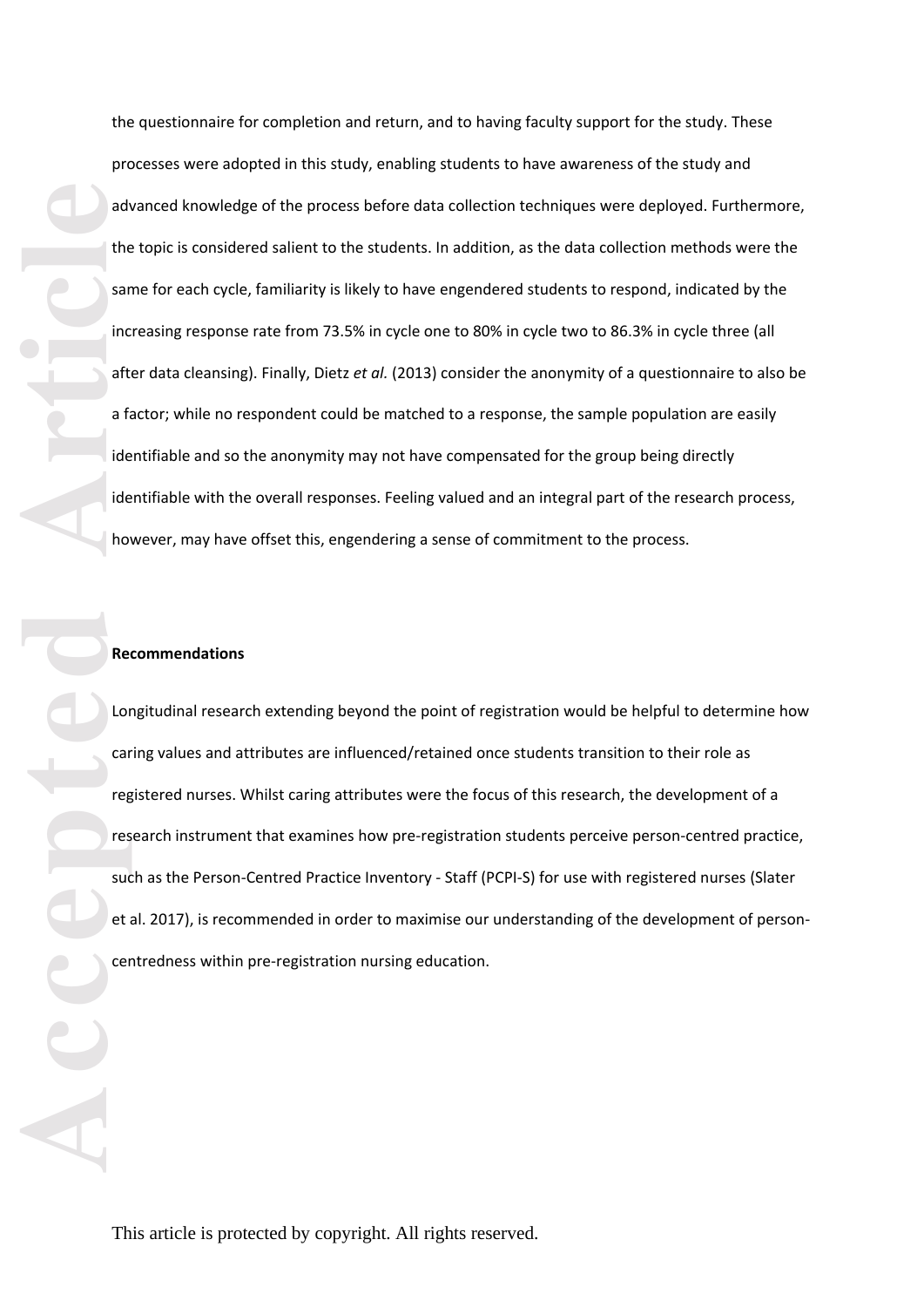**Accepted Article**<br> **Article**<br> **Article**<br> **Article**<br> **Article**<br> **Article**<br> **Article**<br> **Article**<br> **Article**<br> **Article**<br> **Article**<br> **Article**<br> **Article**<br> **Article**<br> **Article**<br> **Article**<br> **Article** Retaining and developing caring attributes within pre-registration students has been illustrated to be an international challenge to nursing education, with little success identified in this regard. This study illustrates that caring attributes can be sustained and developed further when the curricular framework is aligned with person-centredness and cohesively supported in both the academic and practice learning settings. Students in this research were necessitated to engage in the person's reality throughout their programme and they identified that they could be creative, intuitive and person -centred as a result of that immersement when it was coupled with authentic reflection and dialogue. Focusing on the experience of care within professional and caring dimensions moved students towards person -centredness.

#### **Relevance to Clinical Practice**

Globally, those engaged in providing pre -registration nursing education in both practice and higher education settings are challenged to reflect on the culture of their curricula and its synergistic delivery with the values we espouse. Although the evidence -base in this regard is still emerging, the result s of this study support the view that practice frameworks that have proven successful in enhancing the care experience of people in practice may prove transferable to nursing curricula for the same effect.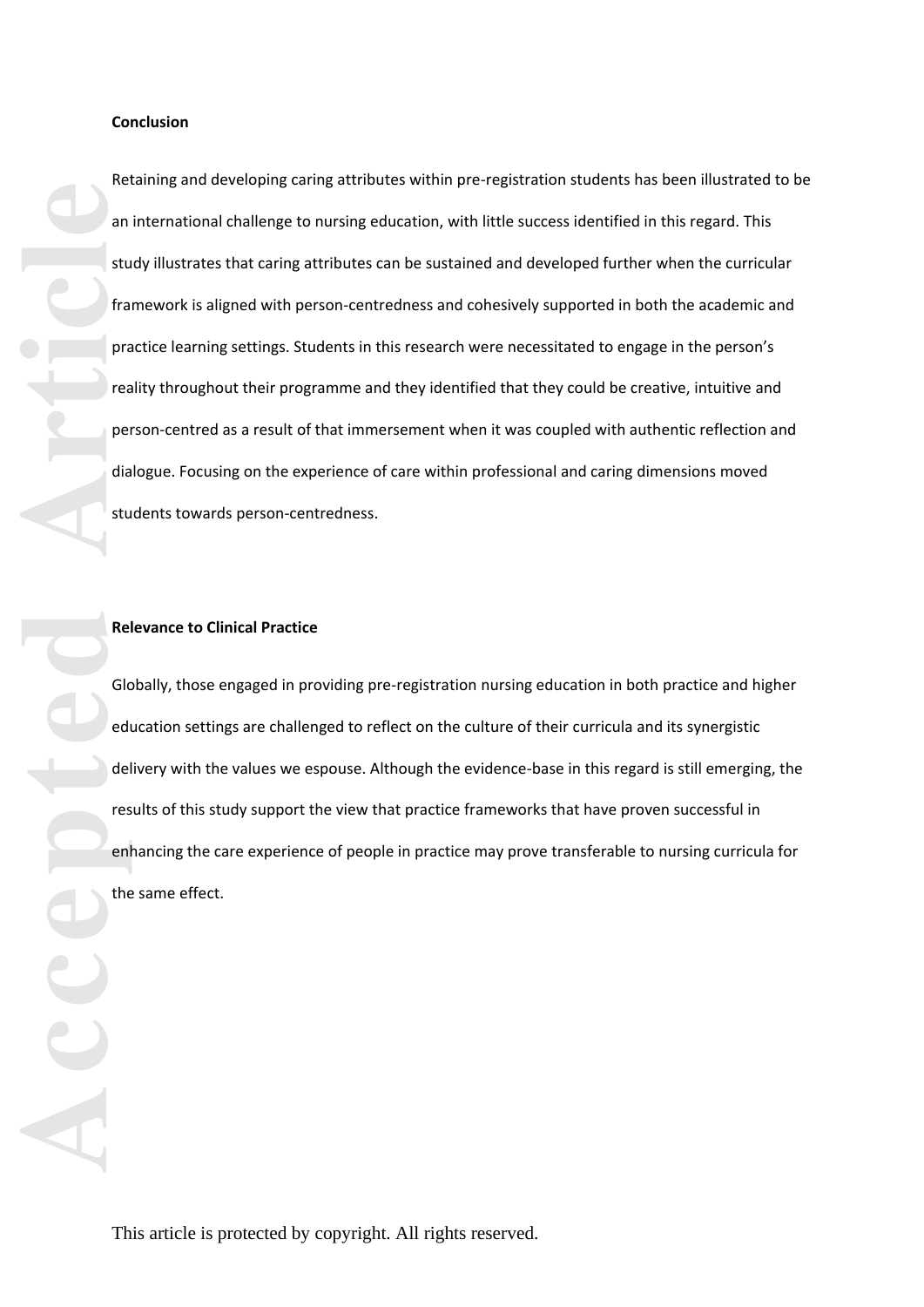#### **Impact Statement**

#### **What does this paper contribute to the wider global clinical community?**

- The findings of this study impact upon the social and educational perception of nursing students prepared through University pre -registration programmes illustrating the aspects of practice that students identify as most caring throughout their three years of education
- Students ranked assisting a person with an activity of living, listening to a patient, and involving them in their care as the most caring actions consistently across their programme, highlighting the core values student nurses place at the centre of their practice. This has the potential to positively impact on public confidence in higher education's ability to prepare nurses who are caring.
- This study shows that caring attributes can be sustained and further developed over the duration of a pre -registration nursing education programme grounded in person centredness, illustrating that the challenge to sustain and develop such values can be met in higher education curricula

### **References**

Arreciado Marañón, A. and Isla Pera, M. (2017) Contradictory views of nursing care among students at the end of their nursing education. *Journal of Advanced Nursing*, 73(2), 410-420.

ACCEPTED **Article** Backes, D., Erdmann, A., da Silva, M. and do Prado, M. (2007) The practice of teaching and learning about nursing management based on Freire's methodology. Online Brazilian Journal of Nursing, 6(1), Available from: http://www.objnursing.uff.br/index.php/nursing/article/view/659/155. Accessed: 6 July 2015. doi: http://dx.doi.org/10.5935/1676 -4285.2007659 .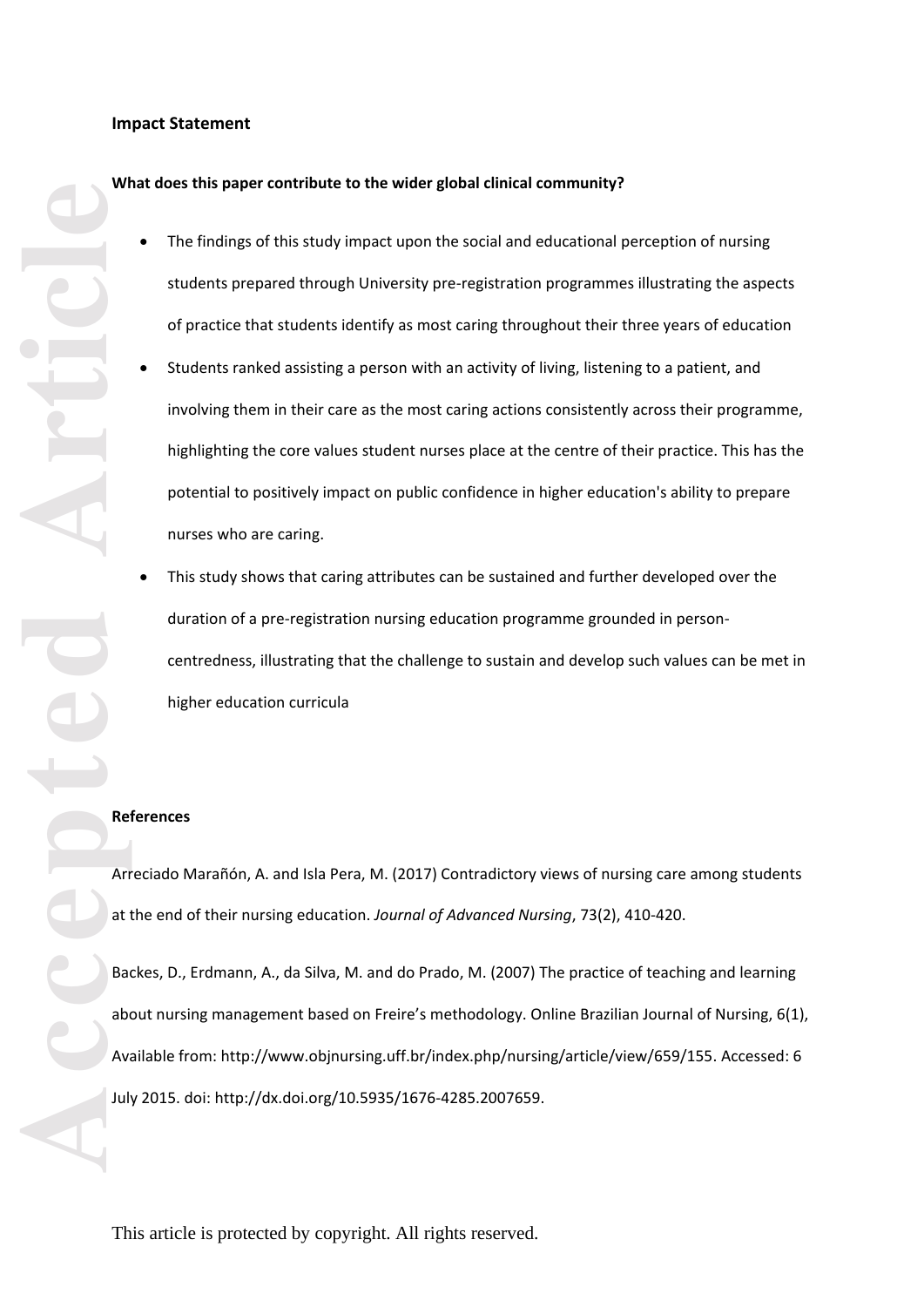Benson, G., Martin, L., Ploeg, J. and Wessel, J. (2012) Longitudinal Study of Emotional Intelligence, Leadership, and Caring in Undergraduate Nursing Students. *Journal of Nursing Education,* 51(2): 95 - 101.

Berwick, D. (2013) A promise to learn - a commitment to act: improving the safety of patients in *England*. London: Department of Health.

Bridges, J.M. (1990) Literature review on the images of the nurse and nursing in the media. *Journal of Advanced Nursing* 15, 850 –854.

Bubb, S. (2014) *Winterbourne View - Time is Running Out*. London: NHS England.

Carr, G. (2008) Changes in nurse education: Delivering the curriculum. *Nurse Education Today*, 28, 120 –127.

Currie, K., Bannerman, S., Howatson, V., MacLeod, F., Mayne, W., Organ, C., Renton, S. and Scott, J. (2015) 'Stepping in' or 'stepping back': How first year nursing students begin to learn about person centred care. *Nurse Education Today*, 35, 239 –244

Edvardsson, D., Fetherstonhaugh, D. and Nay, R. (2010) Promoting a continuation of self and normality: person ‐centred care as described by people with dementia, their family members and aged care staff. Journal of Clinical Nursing, 19(17-18), 2611-2618.

Fawcett, T.N. and Rhynas, S.J. (2014) Re-finding the 'human side' of human factors in nursing: Helping student nurses to combine person -centred care with the rigours of patient safety. *Nurse Education Today*, 34, 1238 –1241.

Francis, R. (2013) *Report of the Mid Staffordshire NHS Foundation Trust Public Inquiry* . London: The Stationery Office.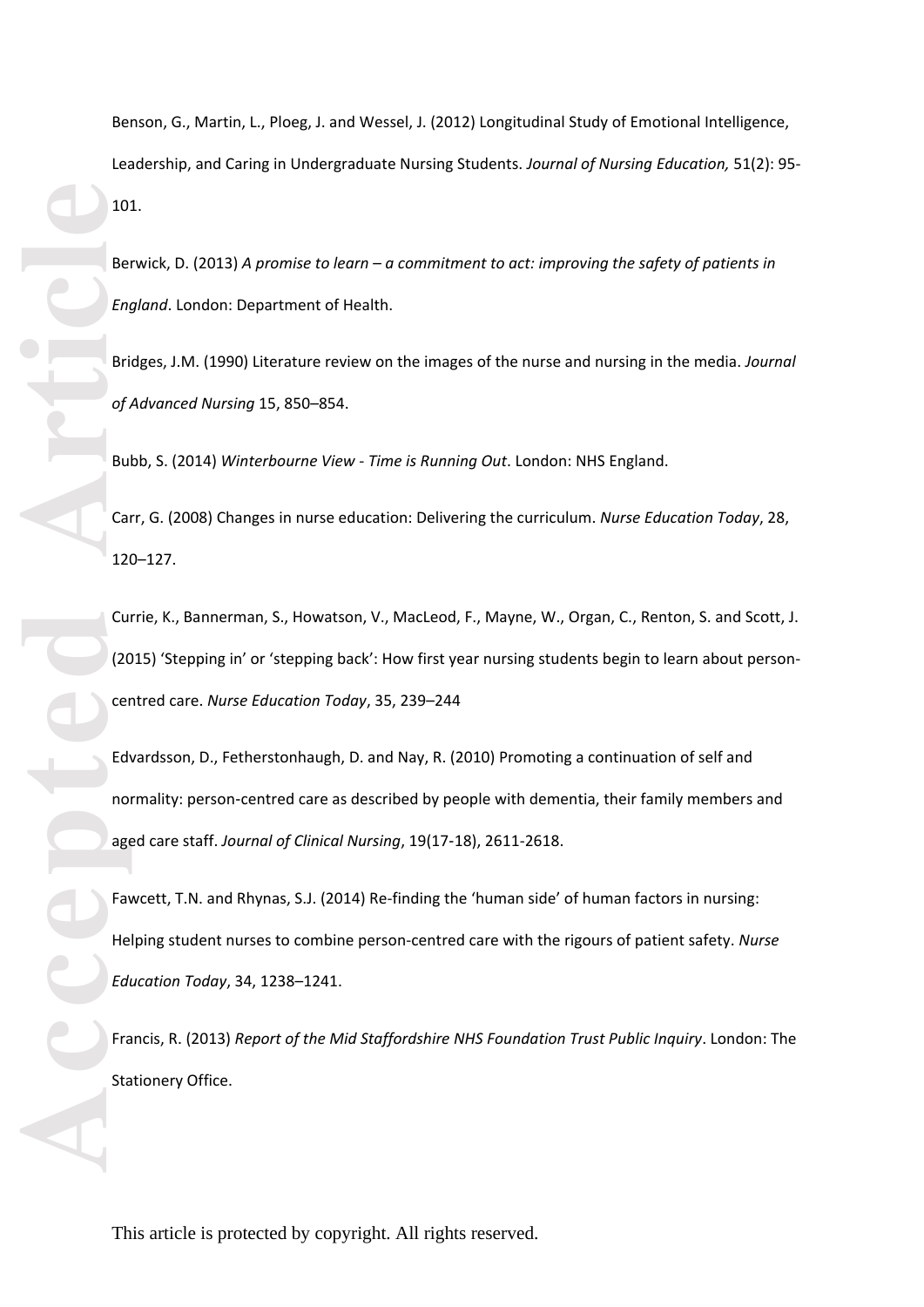Freire, P. (1972) *Pedagogy of the oppressed*. New York: Herder and Herder.

Griffiths, J., Speed, S., Horne, M. and Keeley, P. (2012 ) 'A caring professional attitude': What service users and carers seek in graduate nurses and the challenge for educators. *Nurse Education Today* 32, 121 –127.

**Accepted Articles Articles Articles Add Lia** *Cri* Lea *Add* Lia *Cri* Lea *Add* Lia *Cri* Lea *Add* Lia *Cri* Lea *Add* Lia *Cri* Lea *Add* Lia *Cri* Lea *Add* Lia *Cri* Lea *Add* Lia *Cri* Lea *Add* Lia *Cri* Le Health Education England (HEE). (2015) *Raising the Bar. Shape of Caring: A Review of the Future Education and Training of Registered Nurses and Care Assistants*. London: Health Education England. Keogh, B. (2013 ) *Review into the quality of care and treatment provided by 14 hospital trusts in England: overview report*. London: NHS England.

Lea, A., Watson, R. and Deary, I.J. (1998) Caring in nursing: a multivariate analysis. *Journal of Advanced Nursing* 28, 66 -671.

Liambas, A. and Kaskaris, I. (2012) "Dialog" and "Love" In The Work of Paulo Freire. *Journal for Critical Education Policy Studies*, 10(1), 185 -196.

Loke, J.C.F., Lee, K.W., Lee, B.K. and Noor, A.M. (2015 ) Caring behaviours of student nurses: Effects of pre -registration nursing education. *Nurse Education in Practice*, 15, 421 -429.

McCance, T., Gribben, B., McCormack, B. and Laird, E.A. (2013) Promoting person -centred practice within acute care: the impact of culture and context on a facilitated practice development programme. *International Practice Development Journal*, 3(1), 1 -14.

McCance, T., Slater, P. McCormack, B. (2008) Using the caring dimensions inventory as an indicator of person -centred nursing. *Journal of Clinical Nursing*, 18, 409 –417

McCance, T.V. (2003) Caring in Nursing Practice: The Development of a Conceptual Framework. *Research and Theory for Nursing Practice: An International Journal*, 17(2), 101 – 116.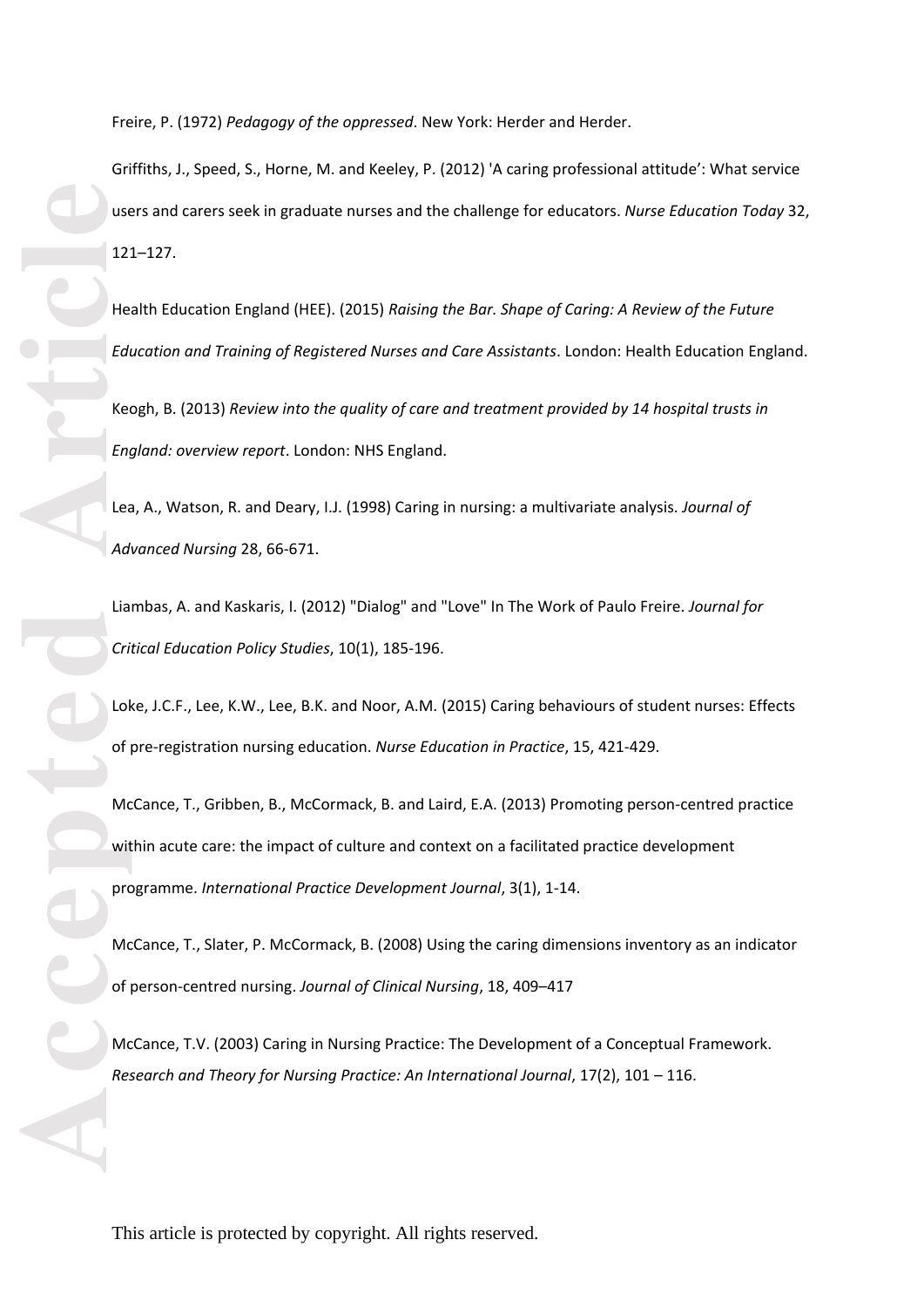McCance, T., McKenna, H. and Boore, J. (2001) Exploring caring using narrative methodology: An analysis of the approach. *Journal of Advanced Nursing* 56(5), 472 -479

McCormack, B. (2001) *Negotiating Partnerships with Older People. A Person Centred Approach.* Ashgate: Aldershot.

McCormack, B. (2003) A conceptual framework for person -centred practice with older people. *International Journal of Nursing Practice*, 9, 202 –209.

McCormack, B. and McCance, T. (2010) Person-Centre Nursing - Theory and Practice. Oxford: Wiley-Blackwell.

McCormack, B. and McCance, T. (2017) *Person -centred practice in nursing and health care: Theory and practice (2nd ed)*. Chichester: Wiley Blackwell.

Mc<br>Ast<br>Accepted<br>Article<br>Bla<br>Mc<br>Bla<br>Mc<br>Bla<br>Mc<br>Scc<br>Scc<br>Mc<br>Scc<br>Mc<br>Scc<br>Mc<br>Scc<br>Mc<br>Scc<br>23 McCormack, B., Dewar, B., Wright, J. Garbett, R., Harvey, G. and Ballantine, K. (2006 ) *A Realistic Evaluation of Evidence Relating to Practice Development*. Edinburgh: NHS Quality Improvement Scotland.

Morrall, P. and Goodman, B. (2013) Critical thinking, nurse education and universities: Some thoughts on current issues and implications for nursing practice. *Nurse Education Today*, 33, 935 – 937.

Murphy, F., Jones, S., Edwards, M., James, J. and Mayer, A. (2009) The impact of nurse education on the caring behaviours of nursing students. *Nurse Education Today*, 29, 254 -264.

Nursing and Midwifery Council. (2010) *Standards for Pre -Registration Nursing Education*. London: NMC.

O'Connell, J., Gardner, G. and Coyer, F. (2014 ) Beyond competencies: using a capability framework in developing practice standards for advanced practice nursing. *Journal of Advanced Nursing* , *70*(12), 2728 -2735.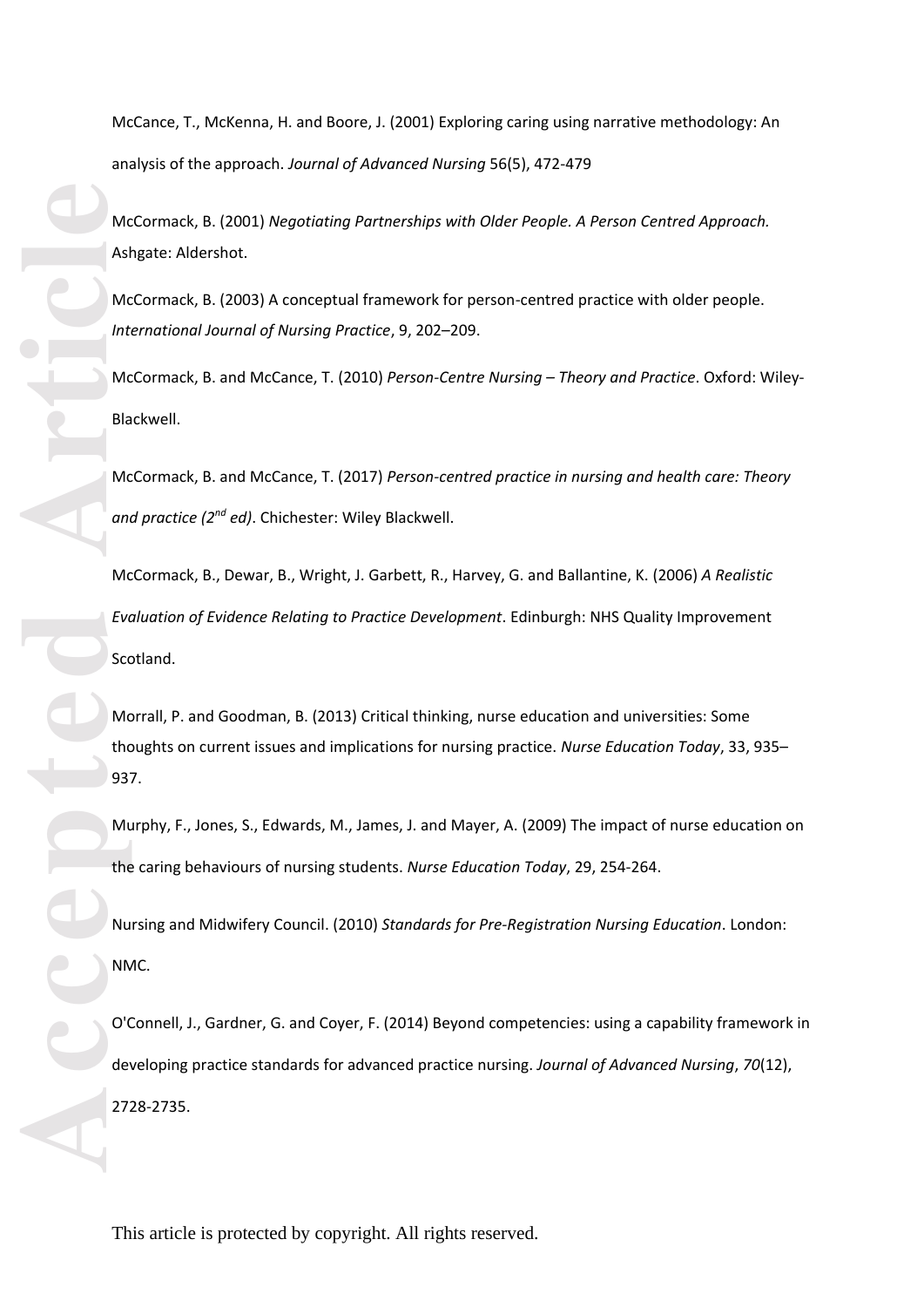O'Donnell, D., Cook, N.F. and Black, P. (2017) Person -centred nursing education. *In:* McCormack, B. and McCance, T. (eds) Person-centred practice in nursing and health care: Theory and practice (2<sup>nd</sup> ed). Chichester: Wiley Blackwell, 99 -117.

Pallant, J. (2010) SPSS survival manual (4<sup>th</sup> ed). New York: McGraw-Hill.

Phillips, J., Cooper, K., Rosser, K., Scammell, J., Heaslip, V., White, S., Donaldson, I., Jack, E., Hemingway, A. and Harding, A. (2015) An exploration of the perceptions of caring held by students entering nursing programmes in the United Kingdom: A longitudinal qualitative study phase 1. *Nurse Education in Practice*, 15, 403 – 408.

Royal College of Nursing. (2012) *Quality with Compassion: The Future of Nursing Education*. London: Royal College of Nursing.

Slater, P., McCance, T. and McCormack, B. (2017). The development and testing of the Person centred Practice Inventory-Staff (PCPI-S). International Journal for Quality in Health Care, 24(4), 541-547.

ten Hoeve, Y., Jansen, G. and Roodbol, P. (2013) The nursing profession: public image, self -concept and professional identity. A discussion paper. Journal of Advanced Nursing 70(2), 295-309

Tuckett, A. (2015) Speaking with one voice: A study of the values of new nursing graduates and the implications for educators. *Nurse Education in Practice*, 15 258 -264.

Van Schuur, W.H. (2003) Mokken Scale Analysis: Between the Guttman Scale and Parametric Item Response Theory. *Political Analysis* 11: 139 -163.

Watson, R. (2003) Research in brief: Intrarater reliability of the Caring Dimensions Inventory and Nursing Dimensions Inventory. *Journal of Clinical Nursing* 12: 786 –787.

Watson, R. and Lea, A. (1997) The caring dimensions inventory (CDI): content validity, reliability and scaling. *Journal of Advanced Nursing* 25, 8 -94.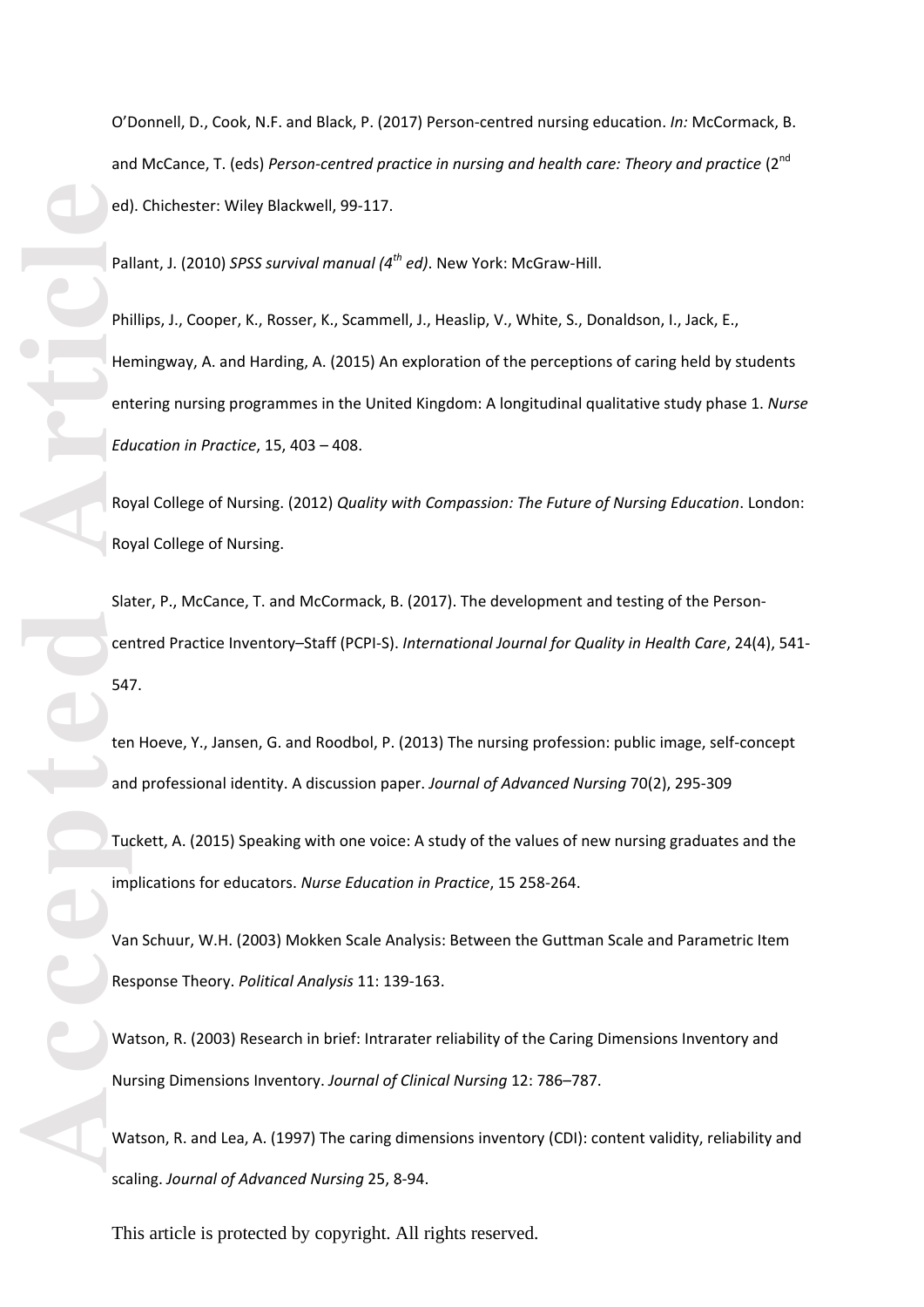Watson, R., Deary, I.J. and Lea, A. (1999) A longitudinal study into the perceptions of caring among student nurses using multivariate analysis of the Caring Dimensions Inventory. *Journal of Advanced Nursing* 30(5), 1080 -1089.

**Accepted Article** Watson, R., Deary, I.J. and Lea- Hoogbruin, A. (2001) A 35-item version of the caring dimensions inventory (CDI -35): multivariate analysis and application to a longitudinal study involving student nurses *International Journal of Nursing Studies 38: 511 –521.*

DI.

CCC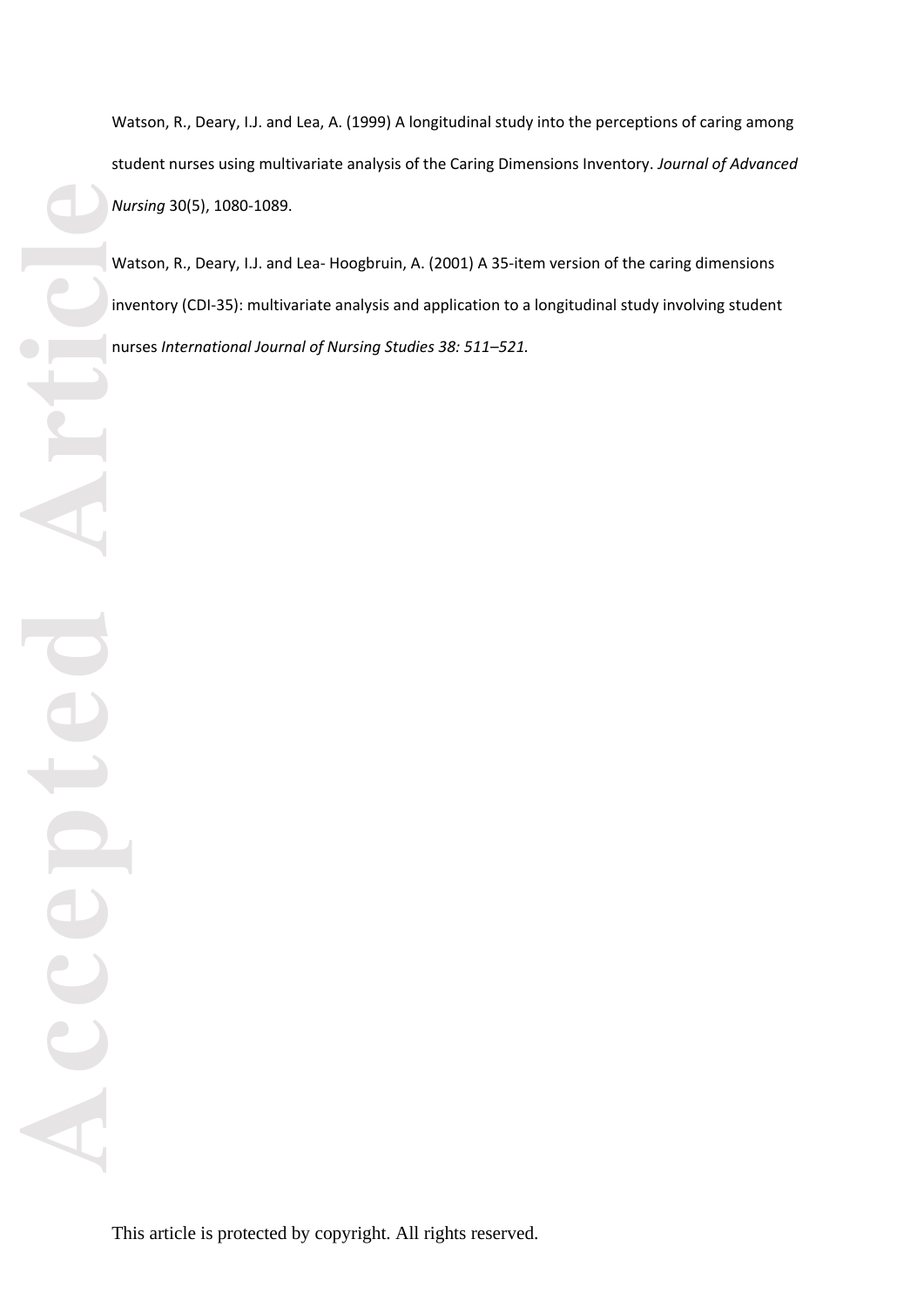#### *Table 1 - Constructs of the PCNF*

| <b>Construct</b>         | <b>Focus</b>                                     |
|--------------------------|--------------------------------------------------|
| Pre-requisites           | The core attributes of the nurse                 |
| The care environment     | The context within which care is provided        |
| Person-centred processes | The processes by which care is practiced         |
| <b>Expected outcomes</b> | The product of effective person-centred practice |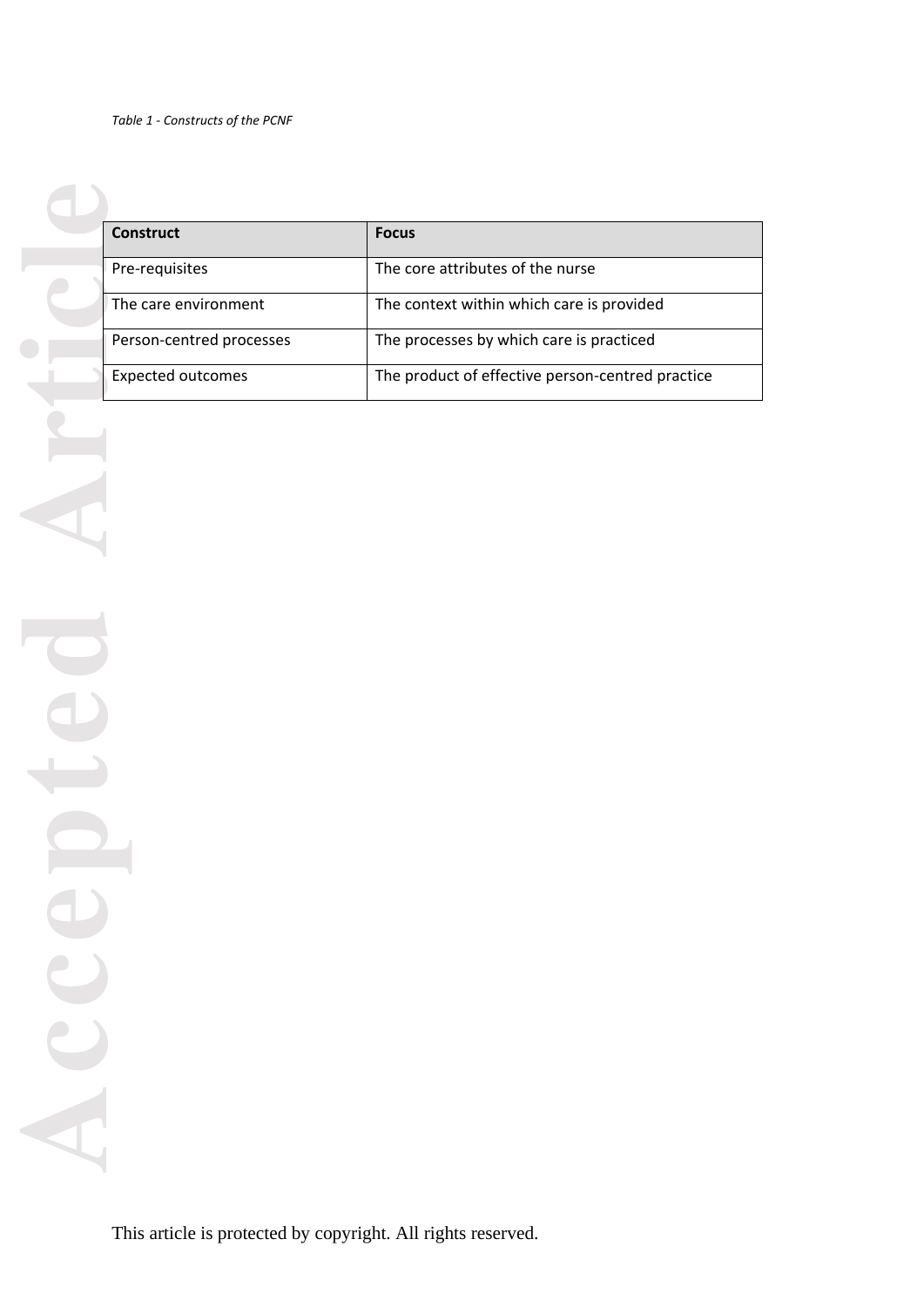| Item                                                                                 | Year 1         |             |              |              | Year <sub>2</sub> |             |              |              | Year 3         |      |              |              | <b>Construct</b> |
|--------------------------------------------------------------------------------------|----------------|-------------|--------------|--------------|-------------------|-------------|--------------|--------------|----------------|------|--------------|--------------|------------------|
|                                                                                      | Rank           | <b>Mean</b> | <b>ItemH</b> | $\mathbf{Z}$ | Rank              | <b>Mean</b> | <b>ItemH</b> | $\mathbf{Z}$ | Rank           | Mean | <b>ItemH</b> | $\mathbf{Z}$ |                  |
| Assisting a patient with an activity<br>of daily living (washing, dressing,<br>etc.) | $2^{\circ}$    | 1.15        | 0.42         | 17.76        | $\overline{4}$    | 1.17        | 0.35         | 13.78        | $\mathbf{1}$   | 1.16 | 0.59         | 28.50        | Technical        |
| Listening to a patient                                                               | $\mathbf{1}$   | 1.10        | 0.55         | 21.49        | $\mathbf{1}$      | 1.15        | 0.49         | 17.64        | $2^{\circ}$    | 1.18 | 0.66         | 32.79        | Intimacy         |
| Providing privacy for a patient                                                      | 5              | 1.15        | 0.62         | 26.12        | 5                 | 1.17        | 0.52         | 20.37        | $\overline{3}$ | 1.21 | 0.62         | 32.27        | Supporting       |
| Involving a patient with his or her<br>care                                          | $\overline{3}$ | 1.15        | 0.59         | 24.79        | $\overline{3}$    | 1.15        | 0.55         | 21.57        | 4              | 1.22 | 0.66         | 34.07        | Technical        |
| Reporting a patient's condition to<br>a senior nurse                                 | 8              | 1.20        | 0.47         | 20.12        | 8                 | 1.23        | 0.46         | 19.04        | 5              | 1.23 | 0.61         | 32.29        | Technical        |
| Explaining a clinical procedure to a<br>patient                                      | $\overline{7}$ | 1.19        | 0.52         | 22.48        | 6                 | 1.21        | 0.45         | 18.43        | 6              | 1.23 | 0.59         | 30.84        | Technical        |
| Getting to know the patient as a<br>person                                           | $\overline{4}$ | 1.15        | 0.34         | 14.08        | $\overline{2}$    | 1.15        | 0.51         | 20.03        | $\overline{7}$ | 1.25 | 0.55         | 29.12        | Intimacy         |
| Consulting with the doctor about a<br>patient                                        | 14             | 1.37        | 0.48         | 21.92        | 12                | 1.38        | 0.53         | 22.21        | 8              | 1.25 | 0.61         | 32.79        | Technical        |
| Giving reassurance about a clinical<br>procedure                                     | 6              | 1.17        | 0.59         | $25.00$ 7    |                   | 1.23        | 0.40         | 16.31        | 9              | 1.26 | 0.62         | 32.11        | Supporting       |
| Measuring the vital signs of a<br>patient (e.g. pulse and blood                      | 12             | 1.30        | 0.47         | 21.28        | 10                | 1.27        | 0.36         | 15.09        | 10             | 1.26 | 0.54         | 28.29        | Technical        |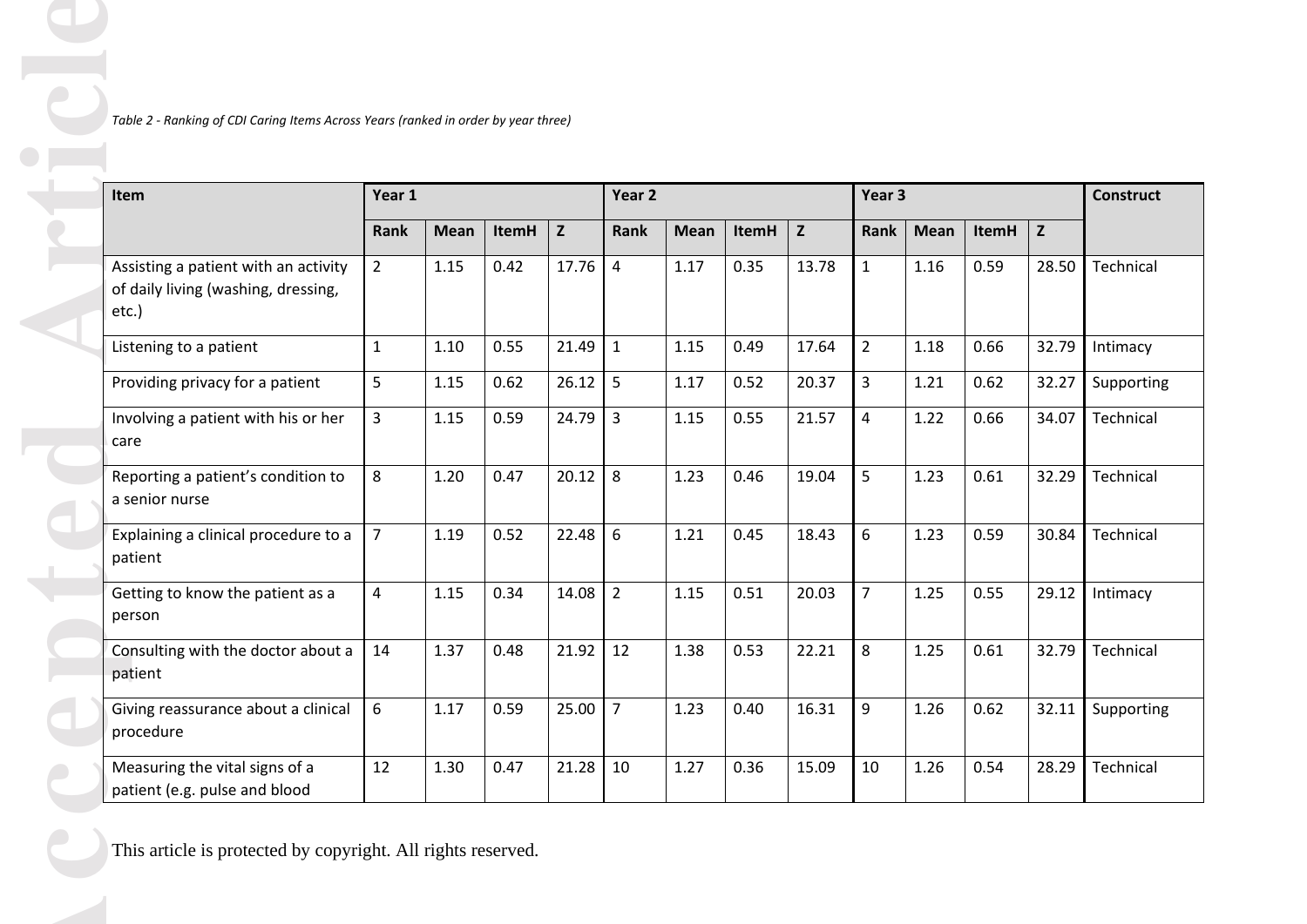| Item                                                                               | Year 1 |             |              |            | Year <sub>2</sub> |             |              |       | Year <sub>3</sub> |             |              |       | <b>Construct</b> |
|------------------------------------------------------------------------------------|--------|-------------|--------------|------------|-------------------|-------------|--------------|-------|-------------------|-------------|--------------|-------|------------------|
|                                                                                    | Rank   | <b>Mean</b> | <b>ItemH</b> | Z          | Rank              | <b>Mean</b> | <b>ItemH</b> | Z     | Rank              | <b>Mean</b> | <b>ItemH</b> | z     |                  |
| pressure)                                                                          |        |             |              |            |                   |             |              |       |                   |             |              |       |                  |
| Observing the effects of a<br>medication on a patient                              | 15     | 1.39        | 0.37         | 16.61      | 13                | 1.38        | 0.47         | 19.25 | 11                | 1.30        | 0.53         | 27.33 | Technical        |
| Being honest with a patient                                                        | 10     | 1.29        | 0.44         | 19.81      | 11                | 1.30        | 0.41         | 16.95 | 12                | 1.31        | 0.55         | 29.72 | Intimacy         |
| Sitting with a patient                                                             | 9      | 1.24        | 0.43         | 18.86      | 9                 | 1.26        | 0.43         | 17.88 | 13                | 1.36        | 0.57         | 30.87 | Intimacy         |
| Being technically competent with a<br>clinical procedure                           | 11     | 1.29        | 0.41         | 18.75      | 15                | 1.45        | 0.38         | 15.49 | 14                | 1.37        | 0.52         | 28.30 | Technical        |
| Being with a patient during a<br>clinical procedure                                | 13     | 1.35        | 0.47         | 21.92      | 14                | 1.45        | 0.40         | 16.20 | 15                | 1.38        | 0.57         | 30.68 | Intimacy         |
| Instructing a patient about an<br>aspect of self-care (washing,<br>dressing, etc.) | $NR^*$ | 1.50        | 0.28         | 13.89      | $NR^*$            | 1.51        | 0.25         | 10.90 | 16                | 1.40        | 0.40         | 22.07 | Intimacy         |
| Making a nursing record about a<br>patient                                         | 19     | 1.53        | 0.33         | 15.51      | $NR^*$            | 1.57        | 0.23         | 10.03 | 17                | 1.42        | 0.31         | 16.68 | Technical        |
| Arranging for a patient to see his<br>or her chaplain                              | 20     | 1.54        | 0.41         | 18.40      | 17                | 1.58        | 0.33         | 14.09 | 18                | 1.51        | 0.50         | 25.97 | Supporting       |
| Exploring a patient's lifestyle                                                    | 16     | 1.42        | 0.40         | 18.16      | 16                | 1.47        | 0.46         | 18.59 | 19                | 1.55        | 0.48         | 25.96 | Supporting       |
| Keeping relatives informed about a<br>patient                                      | 32     | 1.63        | 0.34         | 15.50      | $NR^*$            | 1.60        | 0.25         | 10.70 | 20                | 1.56        | 0.43         | 22.60 | Technical        |
| Attending to the spiritual needs of                                                | 18     | 1.46        | 0.44         | $20.75$ 18 |                   | 1.61        | 0.37         | 16.35 | 21                | 1.57        | 0.40         | 22.13 | Supporting       |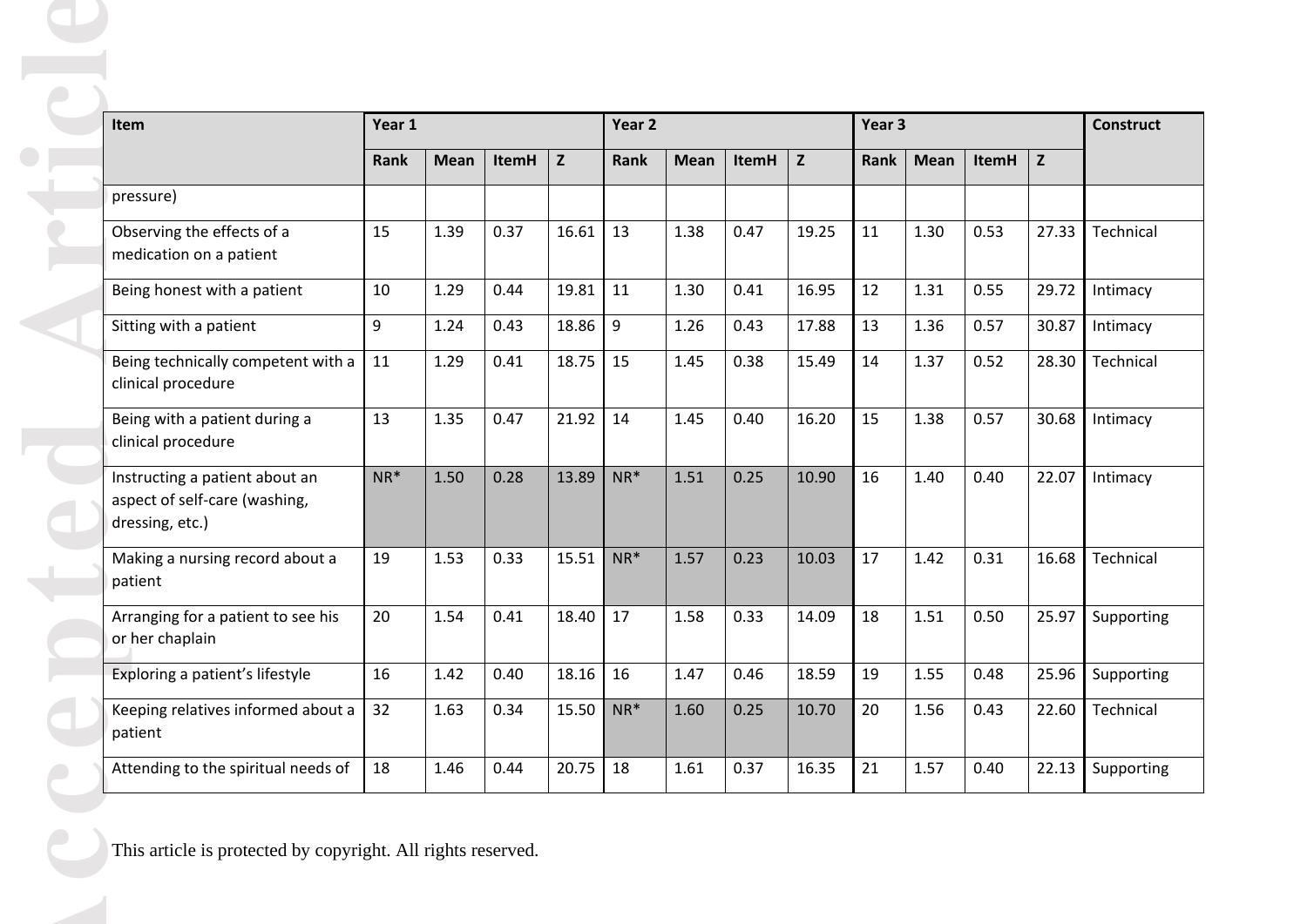| <b>Item</b>                                                             | Year 1 |             |              |         | Year 2 |             |              |         | Year 3 |             |              |         |               |
|-------------------------------------------------------------------------|--------|-------------|--------------|---------|--------|-------------|--------------|---------|--------|-------------|--------------|---------|---------------|
|                                                                         | Rank   | <b>Mean</b> | <b>ItemH</b> | Z       | Rank   | <b>Mean</b> | <b>ItemH</b> | Z       | Rank   | <b>Mean</b> | <b>ItemH</b> | Z       |               |
| a patient                                                               |        |             |              |         |        |             |              |         |        |             |              |         |               |
| Being neatly dressed when<br>working with a patient                     | 17     | 1.45        | 0.40         | 18.01   | $NR^*$ | 1.57        | 0.23         | 9.96    | 22     | 1.63        | 0.31         | 16.92   | Technical     |
| Being cheerful with a patient                                           | 31     | 1.55        | 0.38         | 16.32   | $NR^*$ | 1.65        | 0.29         | 11.77   | 23     | 1.66        | 0.42         | 20.39   | Supporting    |
| Putting the needs of a patient<br>before your own                       | $NR^*$ | 1.66        | 0.15         | 7.28    | $NR^*$ | 1.68        | 0.12         | 5.40    | 24     | 1.71        | 0.31         | 17.37   | Supporting    |
| Organising the work of others for a<br>patient                          | $NR^*$ | 2.17        | 0.26         | 11.38   | $NR^*$ | 2.25        | 0.21         | 8.49    | 25     | 1.81        | 0.32         | 17.43   | Technical     |
| Staying at work after your shift has<br>finished to complete a job      | $NR^*$ | 2.07        | 0.21         | 9.53    | $NR^*$ | 2.24        | 0.16         | 6.43    | $NR*$  | 2.27        | 0.22         | 11.51   | Inappropriate |
| Praying for a patient                                                   | $NR^*$ | 2.84        | 0.24         | 9.55    | NR*    | 3.16        | 0.16         | 6.13    | NR*    | 3.02        | 0.05         | 2.49    | Unnecessary   |
| Dealing with everyone's problems<br>at once                             | $NR^*$ | 3.60        | 0.14         | 5.03    | $NR^*$ | 3.91        | $-0.08$      | $-2.49$ | NR*    | 3.61        | $-0.05$      | $-1.96$ | Unnecessary   |
| Coming to work if you are not<br>feeling well                           | $NR^*$ | 3.82        | $-0.02$      | $-0.80$ | $NR^*$ | 3.98        | $-0.13$      | $-4.10$ | NR*    | 3.68        | $-0.09$      | $-3.84$ | Unnecessary   |
| Appearing to be busy at all times                                       | $NR^*$ | 3.88        | $-0.05$      | $-1.58$ | $NR^*$ | 3.85        | 0.00         | $-0.14$ | NR*    | 3.75        | $-0.08$      | $-3.60$ | Inappropriate |
| Making a patient do something,<br>even if he or she does not want to    | $NR^*$ | 4.15        | $-0.09$      | $-2.43$ | $NR^*$ | 4.35        | $-0.28$      | $-7.16$ | $NR^*$ | 3.84        | $-0.14$      | $-5.48$ | Inappropriate |
| Assuring a terminally ill patient<br>that he or she is not going to die | $NR^*$ | 4.03        | $-0.08$      | $-2.49$ | $NR^*$ | 4.29        | $-0.22$      | $-5.77$ | $NR^*$ | 3.90        | $-0.18$      | $-7.22$ | Inappropriate |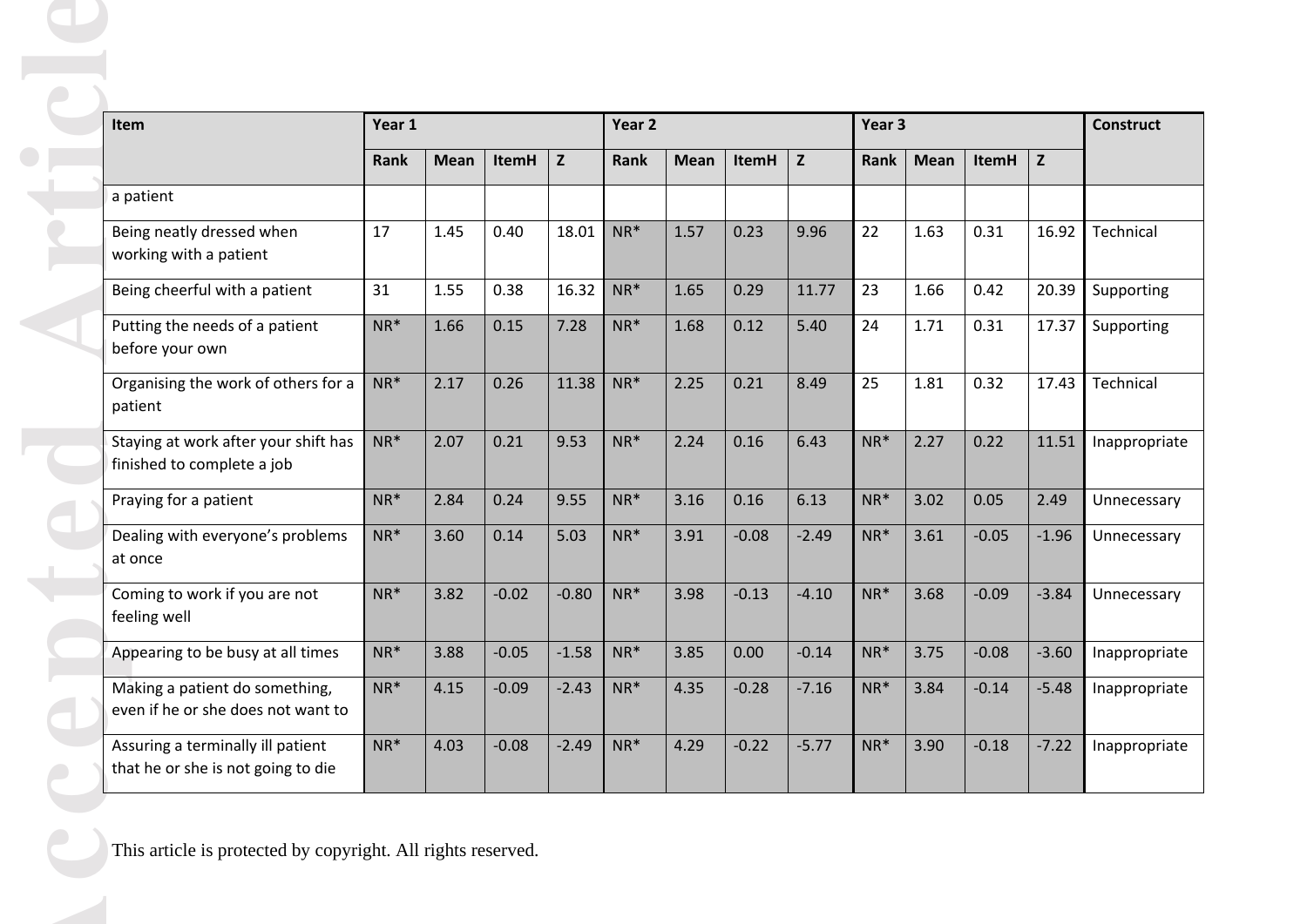| Item                                                 | Year 1                  |                              |       |              | Year 2            |                              |              |              | Year 3            |                         |                              |              | <b>Construct</b> |  |
|------------------------------------------------------|-------------------------|------------------------------|-------|--------------|-------------------|------------------------------|--------------|--------------|-------------------|-------------------------|------------------------------|--------------|------------------|--|
|                                                      | Rank                    | Mean                         | ItemH | $\mathbf{Z}$ | Rank              | <b>Mean</b>                  | <b>ItemH</b> | $\mathbf{Z}$ | Rank              | Mean                    | <b>ItemH</b>                 | $\mathbf{Z}$ |                  |  |
| Keeping in contact with a patient<br>after discharge | $NR^*$                  | 3.84                         | 0.07  | 2.41         | $NR^*$            | 4.16                         | 0.00         | $-0.02$      | $NR^*$            | 3.95                    | $-0.08$                      | $-3.10$      | Unnecessary      |  |
| Sharing your personal problems<br>with a patient     | $NR^*$                  | 4.04                         | 0.12  | 3.21         | $NR^*$            | 4.30                         | $-0.10$      | $-2.25$      | $NR^*$            | 3.97                    | $-0.07$                      | $-2.43$      | Unnecessary      |  |
| Feeling sorry for a patient                          | $NR^*$                  | 2.65                         | 0.18  | 7.03         | $NR^*$            | 2.70                         | 0.18         | 6.98         | $NR^*$            | 2.46                    | 0.16                         | 7.97         | Unnecessary      |  |
| * NR = Not Ranked                                    | Lowerbound: 0.30        |                              |       |              |                   | Lowerbound: 0.30             |              |              |                   | Lowerbound: 0.30        |                              |              |                  |  |
|                                                      | Adjusted Alpha: 5.6e-05 |                              |       |              |                   | Adjusted Alpha: 5.7e-05      |              |              |                   | Adjusted Alpha: 5.6e-05 |                              |              |                  |  |
| Critical Z: 3.86                                     |                         |                              |       |              | Critical Z: 3.86  |                              |              |              | Critical Z: 3.86  |                         |                              |              |                  |  |
|                                                      | $n = 156$               |                              |       | $n = 164$    |                   |                              |              | $n = 183$    |                   |                         |                              |              |                  |  |
|                                                      |                         | Scale coefficient $H = 0.43$ |       |              |                   | Scale coefficient $H = 0.43$ |              |              |                   |                         | Scale coefficient $H = 0.48$ |              |                  |  |
|                                                      | Scale $Z = 61.90$       |                              |       |              | Scale $Z = 51.32$ |                              |              |              | Scale $Z = 88.41$ |                         |                              |              |                  |  |
|                                                      |                         |                              |       |              |                   |                              |              |              |                   |                         |                              |              |                  |  |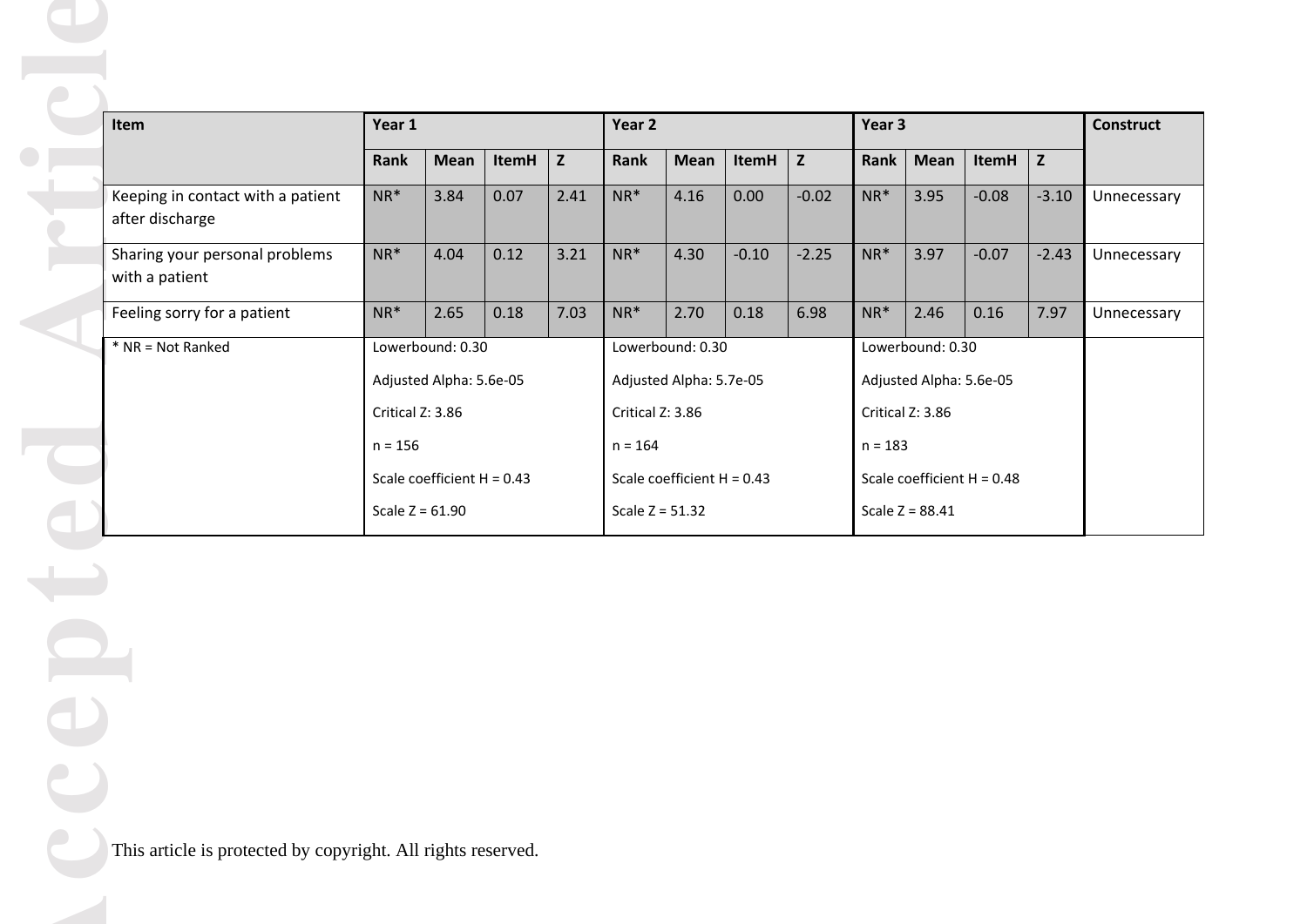**Sum of Squares** 

Total 492.835 502

Total 668.624 502

Total 569.928 502

Total 546.453 502

Total 545.829 502

Total 514.835 502

473.383 500.947

658.305 5001.317

561.461 500 1.123

536.441 500 1.073

523.202 5001.046

500.876 5001.002

**Mean** 

19.452 2 9.726 10.273.000

10.319 2 5.159 3.919 .020

 $\overline{8.467}$  2 4.234 3.770 024

 $10.013$  2 5.006 4.666 010

22.627 2 11.313 10.812.000

 $\vert$ 13.959 2 6.980 6.967 001

**Square F Sig.**

| <b>CDI Item</b>                                                             |                          |
|-----------------------------------------------------------------------------|--------------------------|
| 12. Organising the work of others for a patient                             | Between<br>Groups        |
|                                                                             | Within<br>Groups         |
|                                                                             | Total                    |
| 16. Sharing your personal problems with a<br>patient                        | Between<br>Groups        |
|                                                                             | Within<br>Groups         |
|                                                                             | Total                    |
| 23. Praying for a patient                                                   | Between<br>Groups        |
|                                                                             | Within<br>Groups         |
|                                                                             | Total                    |
| 24. Dealing with everyone's problems at once                                | Between<br>Groups        |
|                                                                             | Within                   |
|                                                                             | Groups                   |
|                                                                             | Total                    |
| 26. Making a patient do something, even if he<br>or she does not want to    | Between<br>Groups        |
|                                                                             | Within<br>Groups         |
|                                                                             | Total                    |
| 27. Assuring a terminally ill patient that he or<br>she is not going to die | <b>Between</b><br>Groups |
|                                                                             | Within<br>Groups         |
|                                                                             | Total                    |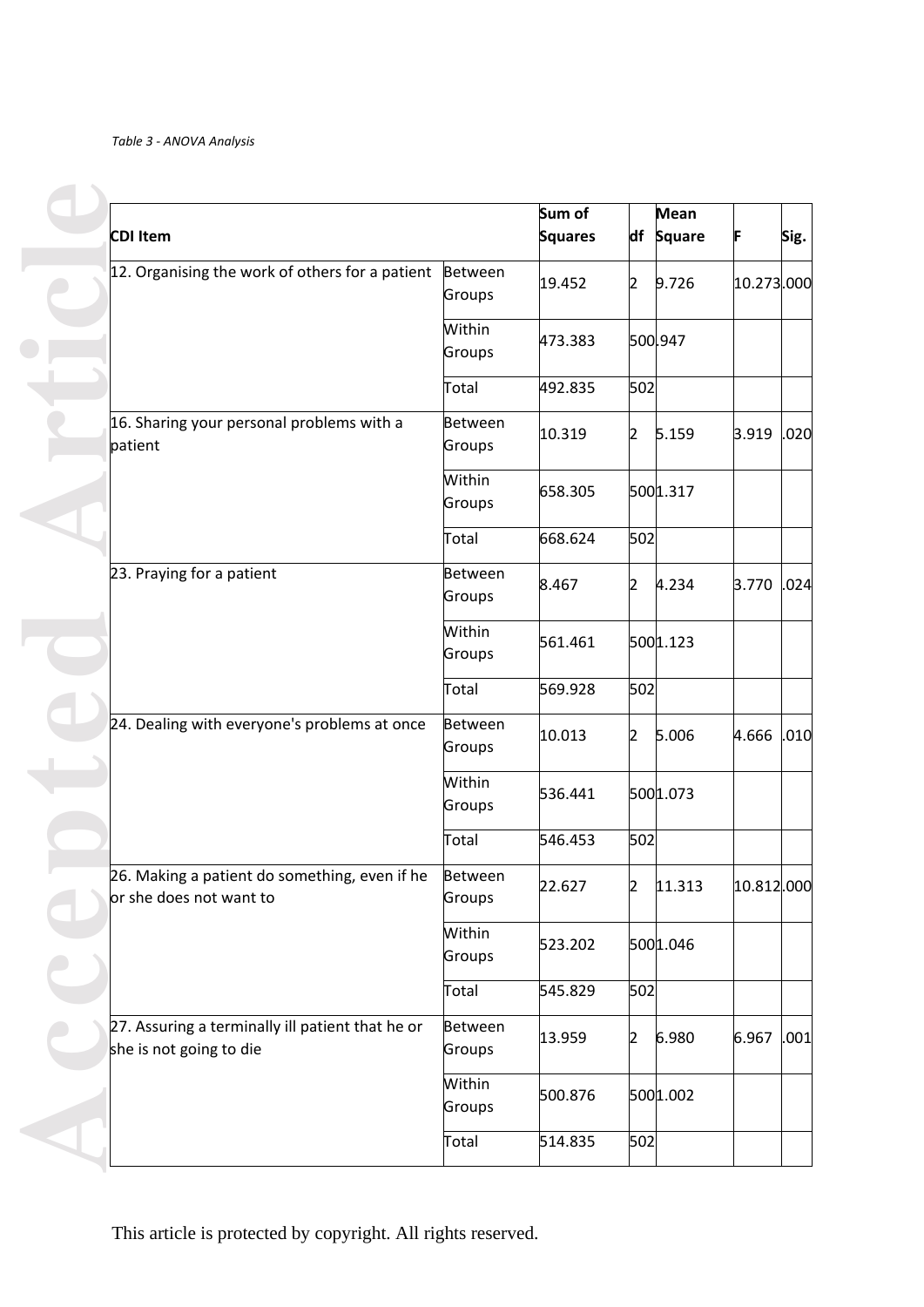| <b>CDI Item</b>                                          | Sum of<br><b>Squares</b> | df      | <b>Mean</b><br><b>Square</b> | F         | Sig.  |      |
|----------------------------------------------------------|--------------------------|---------|------------------------------|-----------|-------|------|
| 29. Coming to work if you are not feeling well           | Between<br>Groups        | 7.402   | 12                           | 3.701     | 4.072 | .018 |
|                                                          | Within<br>Groups         | 454.494 |                              | 500.909   |       |      |
|                                                          | Total                    | 461.897 | 502                          |           |       |      |
| 33. Keeping in contact with a patient after<br>discharge | Between<br>Groups        | 8.797   | 12                           | 4.398     | 4.397 | .013 |
|                                                          | Within<br>Groups         | 500.106 |                              | 500 1.000 |       |      |
|                                                          | Total                    | 508.903 | 502                          |           |       |      |